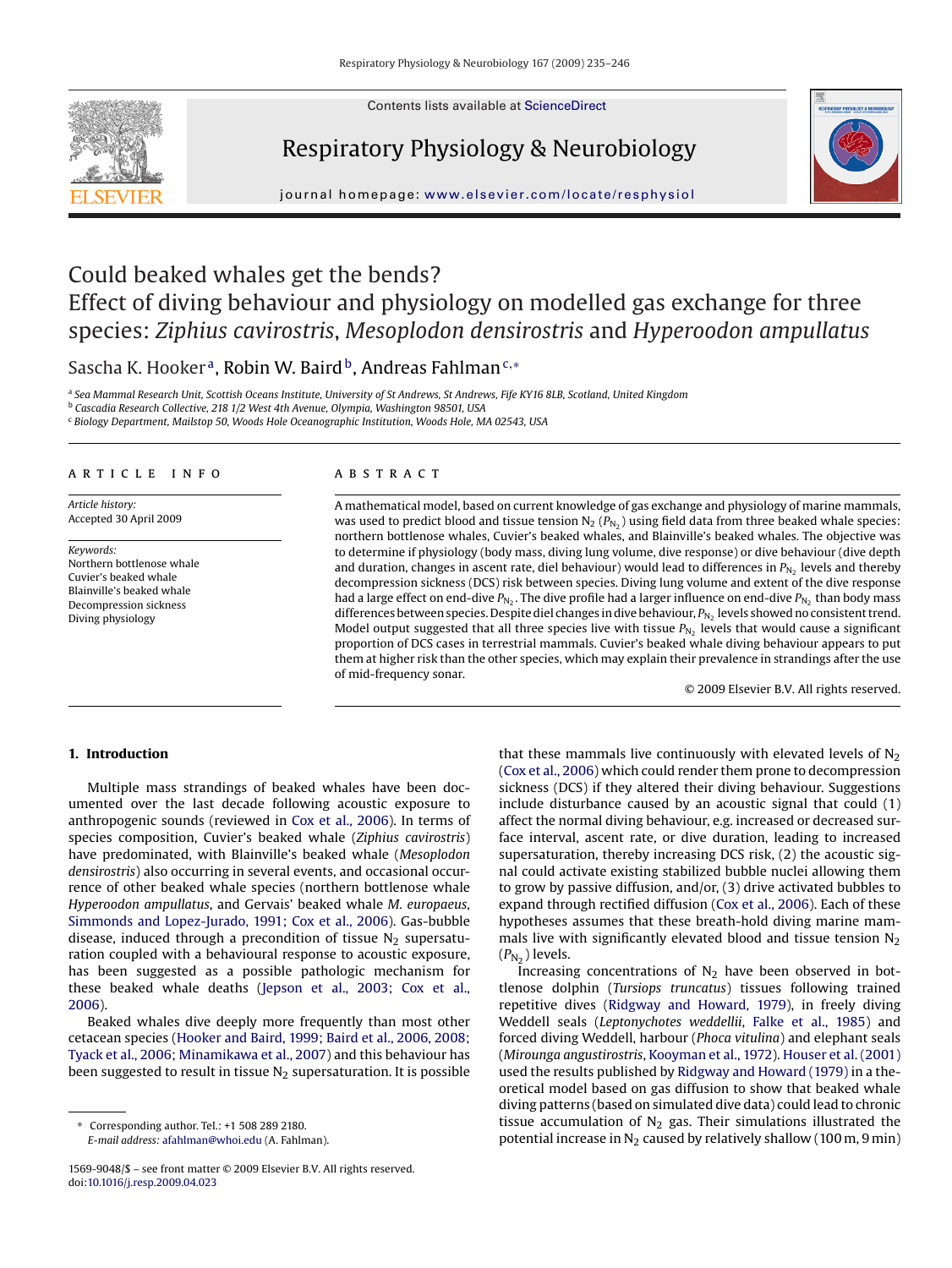<span id="page-1-0"></span>dives with short (1 min) surface intervals. However, their simulated time at the surface (5 min at surface in 60 min of diving) was much shorter than recorded from logged field-data (30–38% time spent at the surface, [Hooker and Baird, 1999\),](#page-10-0) suggesting that re-evaluation of DCS risk based on logged-data would be valuable. [Zimmer and](#page-11-0) [Tyack \(2007\)](#page-11-0) have previously estimated blood and tissue  $P_{N_2}$  values for a Cuvier's beaked whale, and also emphasized the danger of repetitive shallow dives rather than deep dives per se. However, both of these previous models incorporated the assumption that alveolar collapse is immediate and occurs at a pre-determined depth (∼70 m, [Zimmer and Tyack, 2007\).](#page-11-0) Here we use a revised model (described in [Fahlman et al., 2009\)](#page-10-0) which incorporates the recent lung collapse model developed by [Bostrom et al. \(2008\)](#page-10-0) and the circulatory adjustments of the diving response [\(Fahlman et al.,](#page-10-0) [2006\).](#page-10-0)

Since sonar-related strandings have occurred for several species of beaked whale, we compare and contrast results for previously published time depth recorder data ([Hooker and Baird, 1999; Baird](#page-10-0) [et al., 2006, 2008\)](#page-10-0) from Cuvier's beaked whale (referred to as *Ziphius*), Blainville's beaked whale (referred to as *Mesoplodon*) and northern bottlenose whale (referred to as *Hyperoodon*). We investigate how differences in behaviour and physiology would affect end-dive tissue and blood  $P_{N_2}$  and thus the susceptibility to DCSlike symptoms.

Whole body  $N_2$  saturation is a reliable index of DCS risk in terrestrial animals of varying body size [\(Berghage et al., 1979\).](#page-10-0) To predict DCS risk in beaked whales it is therefore important to use a gas exchange model that has been calibrated against empirical data and to compare these estimated levels against those in terrestrial mammals. A previously published model that has been calibrated against known tissue and blood  $N_2$ ,  $O_2$  and  $CO_2$  levels in several different species of marine mammals ([Fahlman et al.,](#page-10-0) [2009\)](#page-10-0) was used and we (1) examined the predicted blood and tissue  $N<sub>2</sub>$  levels resulting from differences in normal diving behaviour (dive depth and duration). Several of the recorded beaked whale strandings appear to have contained a disproportionate number of subadult whales [\(Freitas, 2000; Anon., 2001; Martin et al., 2004\),](#page-10-0) possibly suggesting an effect of body mass (*M*b). Together with our lack of knowledge of the dive response or diving lung volume in these species, we therefore investigate (2) the effect of changes in body mass (*M*b), diving lung volume (and changes in pulmonary shunt), and cardiac output ( $\dot{Q}_{\text{tot}}$ ) on blood and tissue  $P_{N_2}$  levels. In terms of behaviour, in addition to looking at dive depth and duration, we (3) assessed whether changes in ascent rate [\(Jepson](#page-10-0) [et al., 2003; Zimmer and Tyack, 2007\)](#page-10-0) and diel changes in diving behaviour [\(Baird et al., 2008\) w](#page-10-0)ould influence the likelihood of DCS in these whales, the latter of which could help direct mitigation efforts for sonar-related threats to these whales. While we do not know the underlying physiology for these species, this comparison enables us to determine whether differences in dive behaviour or in the aspects of physiology we investigate using this model could explain possible differences in estimated  $P_{N_2}$  and thereby DCS risk.

#### **2. Material and methods**

#### *2.1. Model*

The first model, Model A, was adapted from the breath-hold model developed by [Fahlman et al. \(2006\)](#page-10-0) with addition of pulmonary shunt and exchange of  $O<sub>2</sub>$  and  $CO<sub>2</sub>$  as detailed in [Fahlman](#page-10-0) [et al. \(2009\)](#page-10-0) and summarized below. The body was partitioned into four different tissue compartments (brain, fat, muscle, and central circulation) and one blood compartment (arterial and mixed venous). The central circulatory compartment included heart, kidney, liver and alimentary tract while the muscle compartment included muscle, skin, bone, connective tissue and all other tissues [\(Fahlman et al., 2009\).](#page-10-0)

Gas exchange occurred between lung and blood and between blood and each compartment. The same assumptions were used for the blood  $N_2$  stores as those detailed in [Fahlman et al. \(2006\).](#page-10-0) The  $\dot{Q}_{\text{tot}}$  and fraction of blood to each tissue were not fixed and could be varied to mimic diving bradycardia and changes in regional blood flow due to peripheral vasoconstriction. Hence, cardiovascular changes seen in freely diving animals could be simulated ([Zapol](#page-11-0) [et al., 1979; Andrews et al., 1997; Froget et al., 2004\).](#page-11-0)

Unless specified, in the instances in which we had no direct anatomical or physiological data for the species in this study, we used the data reported for the Weddell seal [\(Davis and Kanatous,](#page-10-0) [1999\).](#page-10-0) We used a model that predicted alveolar volume  $(V_A)$  with depth ([Bostrom et al., 2008\) a](#page-10-0)nd estimated pulmonary shunt from the ratio between  $V_A$  and the total alveolar capacity (TAC) as previously detailed [\(Fahlman et al., 2009\).](#page-10-0) The relative size of each compartment was estimated from data reported by [Mead \(1989\)](#page-10-0) for the genus *Mesoplodon* and from [Scholander \(1940\)](#page-11-0) for the genus *Hyperoodon*, as 57.0% formuscle, 3.0% for central circulation, 0.2% for brain, 20.7% for fat and 19.1% for blood. It was assumed that the relative proportion of each compartment remained constant between species and for animals of different size.

A second variation (Model B) was derived from Model A, and this was used to determine the extent to which the diving bradycardia affected inert gas uptake. The mass specific  $\dot{Q}_{\text{tot}}$  (s $\dot{Q}_{\text{tot}}$ ) was estimated as detailed in the [appendix.](#page-10-0) The resulting  $\dot{Q}_{\text{tot}}$  at the surface was 206 ml min<sup>-1</sup> kg<sup>-1</sup> for *Mesoplodon* ( $M<sub>b</sub>$  = 1000 kg), 172 ml min<sup>-1</sup> kg<sup>-1</sup> for *Ziphius* ( $M<sub>b</sub>$  = 2050 kg) and 138 ml min<sup>-1</sup> kg<sup>-1</sup> for *Hyperoodon* ( $M<sub>b</sub>$  = 5000 kg). For model A, it was assumed that  $\dot{Q}_{tot}$  during diving was 50% of that at the surface, while for model B it was 12.5%.

Blood flow distribution to each tissue at the surface was assumed similar to that measured in forced dived Weddell seals resting at the surface [\(Zapol et al., 1979; Fahlman et al., 2009\).](#page-11-0) During diving, we assumed that blood flow was directed to each tissue according to the metabolic rate  $(\dot{V}_{O_2})$  of that tissue and the available  $O_2$  in the tissue (see [Fahlman et al., 2009](#page-10-0) for details on how tissue  $\dot{\mathit{V}}_{\text{O}_2}$ and  $O<sub>2</sub>$  stores were estimated). Consequently, during diving both Model A and B assumed that 80% of  $\dot{Q}_{\text{tot}}$  was directed to the central circulation, 1% to the muscle, 12% to the brain and 7% to the fat.

#### **Table 1**

Estimated body mass (kg), metabolic rate (V $_{\rm O_2}$ , I O $_2$  min $^{-1}$ ) and O $_2$  store (l) for the central circulation (CC), muscle (M), brain (B), fat (F), lung (L), and blood (BI) compartments for Blainville's beaked whale (*Mesoplodon densirostris*), Cuvier's beaked whale (*Ziphius cavirostris*) and northern bottlenose whale (*Hyperoodon ampullatus*).

| Genus      | Body mass (kg) |     | Metabolic rate $(1 O_2 min^{-1})$ |      |      |       |      | $O2$ store (1) |      |     |     |     |       |  |
|------------|----------------|-----|-----------------------------------|------|------|-------|------|----------------|------|-----|-----|-----|-------|--|
|            |                |     | M                                 |      |      | Total | CC   | M              |      |     | . . | Bl  | Total |  |
| Mesoplodon | 1000           | 0.6 | 0.7                               | 0.04 | 0.08 | 1.4   | 0.05 | 41             | 0.02 | 1.7 | 3.1 | 61  | 106   |  |
| Ziphius    | 2050           | 1.0 | 1.2                               | 0.06 | 0.14 | 2.4   | 0.1  | 84             | 0.04 | 3.6 | 6.4 | 124 | 218   |  |
| Hyperoodon | 5000           | 2.0 | 2.4                               | 0.12 | 0.27 | 4.8   | 0.2  | 204            | 0.10 | 8.7 | 16  | 303 | 532   |  |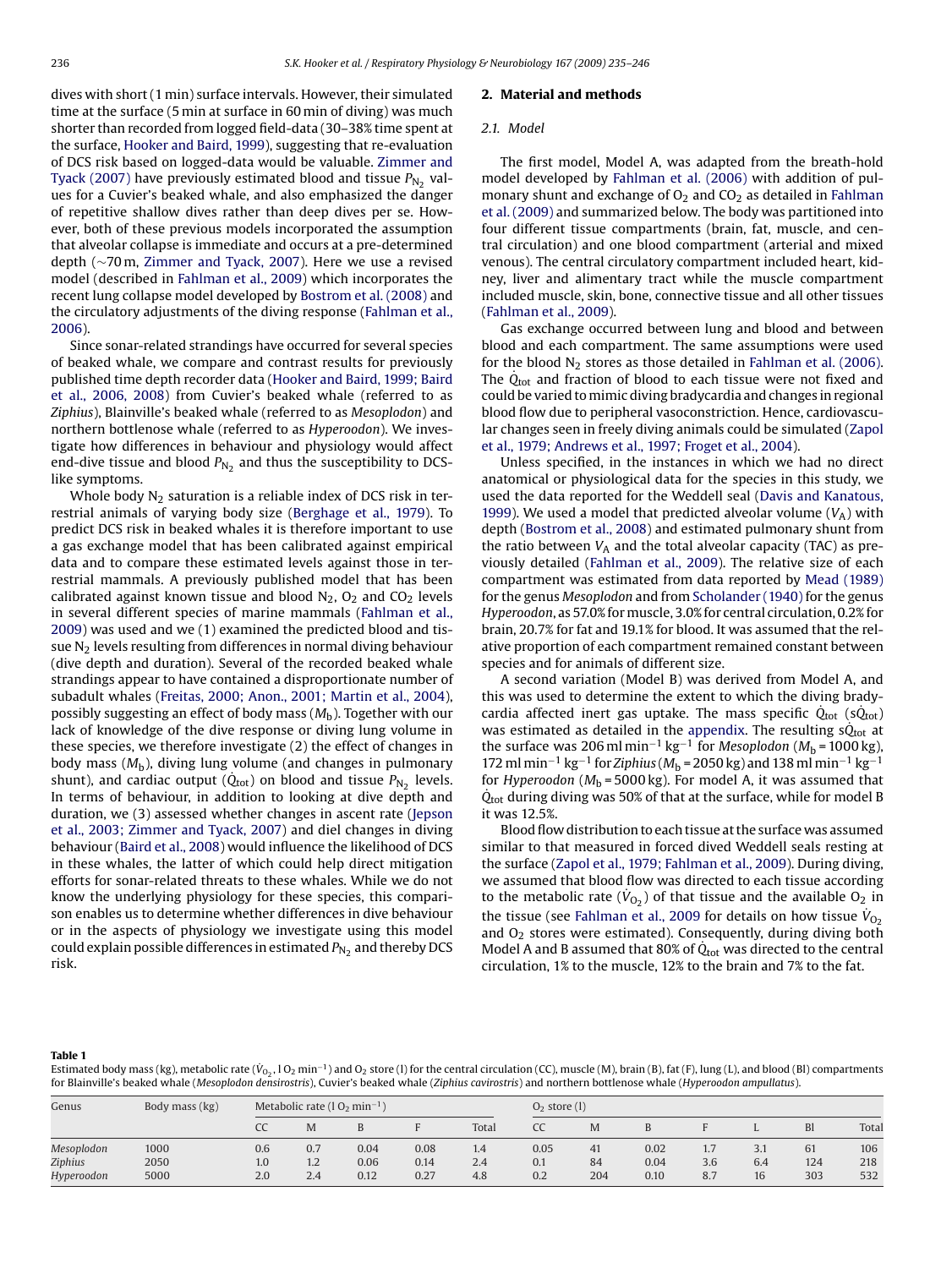### <span id="page-2-0"></span>*2.2. Tissue metabolic rate and O <sup>2</sup> stores*

The metabolic rates for each tissue compartment were estimated from the data presented in [Davis and Kanatous \(1999,](#page-10-0) [Table 1\).](#page-1-0) The  $O_2$  available during a dive came from lung, blood and tissue stores (mainly muscle, see below). The Ostwald solubility coefficient was used to calculate the dissolved  $O<sub>2</sub>$  content in blood and we used a value of 0.0261 l  $\rm O_2$  l $^{-1}$  blood ([Weathersby and](#page-11-0) [Homer, 1980\).](#page-11-0) The same solubility coefficient was used to estimate  $O<sub>2</sub>$  content of muscle and central circulation. For the fat and brain compartment we used a value of 0.133 l O $_2$  l $^{-1}$  tissue.

In addition to dissolved  $O_2$ , the muscle compartment was assumed to contain a significant amount of endogenous  $\mathrm{O}_2$  bound to myoglobin and available for muscle metabolism. When calculating the total  $O<sub>2</sub>$  stored in the muscle compartment, we assumed that 49% of the total *M* <sup>b</sup> was skeletal muscle, i.e. the muscle compartment was composed of a variety of tissues not all having myoglobin, with a specific gravity of 1.06 kg l $^{-1}$  ([Kayar et al., 1997\).](#page-10-0) We used the reported myoglobin concentration (63 g kg<sup>-1</sup> muscle, [Butler and](#page-10-0) [Jones, 1982\) r](#page-10-0)eported for *Hyperoodon* and an O 2-binding capacity of 1.34 ml  $O_2$  (STPD)  $g^{-1}$  muscle tissue [\(Stephenson, 2005\).](#page-11-0) The muscle was assumed to be completely saturated at the beginning of a trial run, i.e. the initial conditions.

The blood was assumed to have a hemoglobin (Hb) concentration of 0.26 kg l<sup>-1</sup> blood and the same O<sub>2</sub>-binding capacity as myoglobin ([Stephenson, 2005\).](#page-11-0) Initially, it was assumed that arterial blood was 97% saturated and venous blood 87% saturated. The resulting  $\mathrm{O}_2$  stores for each species is reported in [Table 1](#page-1-0). Body mass for each species was estimated based on data recorded from stranded animals ([Heyning, 1989; Mead, 1989\)](#page-10-0) or from length-weight equations and length estimates ([Bloch et al., 1996;](#page-10-0) [Whitehead et al., 1997\).](#page-10-0)

#### *2.3. Lung compression and pulmonary shunt*

The model published by [Bostrom et al. \(2008\)](#page-10-0) was used to estimate alveolar volume at depth (DV A). Initial parameters used to estimate DV <sup>A</sup> were: total lung capacity (TLC, total respiratory volume), the volume of the upper respiratory system, including trachea and bronchi (V<sub>T</sub>), and maximal alveolar volume (V<sub>A</sub>), i.e. TLC =  $V_{\rm T}$  +  $V_{\rm A}$ . It was assumed that gas exchange occurred only in the alveoli and when DV $_{\rm A}$  = 0, no gas exchange occurred. For all species, TLC was assumed equal to that reported for the bottlenose whale (25 ml kg $^{-1}$ , [Scholander, 1940\).](#page-11-0) Dead space volume was assumed to be 9% of TLC [\(Bostrom et al., 2008\).](#page-10-0) For our investigation of an animal diving with a lung volume lower than TLC, the reduction in gas volume was taken from the alveolar gas space. That is,  $DV_A = DV_L - V_T$ . Thus, for a 1000 kg beaked whale diving on a DV $_{\rm L}$  that was 50% of TLC: TLC = 25 l,  $V_T$  = 2.25 l, DV<sub>L</sub> = 12.5 l, DV<sub>A</sub> = 10.25 l.

Estimated DV <sup>A</sup> was used to compute pulmonary shunt, sometimes also termed venous admixture (see Eq. (4) in [Fahlman et al.,](#page-10-0) [2009\).](#page-10-0) The power function  $(1\text{-}shunt = a (DV_A \cdot V_A)^{-b}$ , [Bostrom et al.,](#page-10-0) [2008; Fahlman et al., 2009\)](#page-10-0) established from harbour seal data was used to establish the relationship between pulmonary shunt and estimated  $DV_A$  $V_A^{-1}$ .

# *2.4. Dive data and estimated* P*N* <sup>2</sup> *levels*

The dive data used to estimate blood and tissue  $P_{\rm N_2}$  levels were previously published for *Ziphius* and *Mesoplodon* by [Baird et al.](#page-10-0) [\(2006, 2008\)](#page-10-0) and for *Hyperoodon* by [Hooker and Baird \(1999\). T](#page-10-0)wo dive traces were used for each species, and summary statistics for each dive series are presented in Table 2. Each dive trace is indicated by the species abbreviation and the duration of the trace (e.g.  $Md<sub>78</sub>$ is a 78-h trace for *M. densirostris*).

| Animal code Duration (h) Shallow dives | nimal code, logger attachment duration (Duration), number of dives (n), mean (±1 SD) dive duration (DD), surface interval duration (SI), maximum (Max) and mean depth (Mean) for dive data used for estimation of tissue and | lood N <sub>2</sub> tensions for two Blainville's beaked whales (Mesoplodon densirostris, Baird et al., 2006, 2008), two Cuvier's beaked whales (Ziphius cuvirostris, Baird et al., 2006, 2008) and two northern bottlenose whales (Hype | a depth >5 m for >10 s. Shallow dives were >5 m and ≤50 m, intermediate dives were >50 m and ≤200 m, and deep dives were >200 m. Number of dives<br>mpullatus, Hooker and Baird, 1999). A dive was defined as a submergence to a | n parentheses follows removal of the initial P <sub>N</sub> , equilibrium period (see text for details). | Deep dives<br>Intermediate dives |
|----------------------------------------|------------------------------------------------------------------------------------------------------------------------------------------------------------------------------------------------------------------------------|------------------------------------------------------------------------------------------------------------------------------------------------------------------------------------------------------------------------------------------|----------------------------------------------------------------------------------------------------------------------------------------------------------------------------------------------------------------------------------|----------------------------------------------------------------------------------------------------------|----------------------------------|
|                                        |                                                                                                                                                                                                                              |                                                                                                                                                                                                                                          |                                                                                                                                                                                                                                  |                                                                                                          |                                  |

DD (min) SI (min) Max (m) Mean (m) *n* DD (min) SI (min) Max (m) Mean (m) *n* DD (min) SI (min) Max (m) Mean (m)

 $SI (min)$ 

 $DD$  (min)

Mean(m)

 $Max(m)$  $\begin{array}{c} +9 \\ +15 \end{array}$ 

 $SI (min)$ 

 $DD$  (min)

 $Max(m)$ 

Mean(m)

Md<sub>22</sub> 22 108 (105) 4.5 ± 3.6 0.3 ± 0.6 ± 6 ± 6 16 ± 6 16 ± 6 10.1 ± 2.6 0.2 ± 0.3 119 ± 48 1.3 ± 1.0 1.0 1.3 ± 1.0 1.0 1.4 244 537 ± 263<br>Md<sub>22</sub> 1.3 ± 1.0 81050 108 1.0 ± 0.3 ± 0.6 ± 0.9 ± 0.9 ± 0.3 ± 0.3 ± 0.3 ± 1.0 ± 1. Md<sub>78</sub> 78 186 (186) 6.9 ± 5.5 1.6 ± 1.3 2.5 ± 15 12 62 (58) 12.4 ± 2.6 2.1 ± 1.7 101 ± 51 63 ± 32 40.1 ± 16.8 1.9 ± 1.6 818 ± 019 ± 243 *Zc<sub>9</sub>* 9 5 503 ± 0.7 ± 0.2 ± 0.2 ± 0.2 ± 0.2 ± 0.3 4 1.3 ± 314 = 1.0 4.1.3 ± 20.1 1.0 5.13 ± 513 ± 314 515 513 ± 314 ± 1.1 513 ± 314 ± 1.1 513 ± 314 ± 1.1 ± 314 ± 1.1 ± 314 ± 1.1 ± 314 ± 1.1 ± 314 ± 1.1 ± 314 ± 1.1 ± 314 *Zc34* 34 70 (64) 5.0 ± 7.1 0.5 ± 0.8 19 ± 11 12 ± 8 6 (5) 12.2 ± 6.3 0.7 ± 0.9 64 ± 15 48 ± 12 32 (24) 45.2 ± 24.2 1.4 ± 1.0 716 ± 459 468 ± 278 Ha<sub>2</sub> 200 1.8 ± 1.4 1.2 ± 1.1 1.1 ± 2 7 ± 1.4 1.2 ± 1.4 1.3 ± 1.4 1.06 ± 2.1 5.0 ± 2.0 3.0 1.8.9 ± 7.5 ± 1.8.1 ± 1.8.1 ± 2.5 ± 1.81 ± 2.59 ± 1.81 ± 2.59 ± 1.81 ± 2.59 ± 1.81 ± 2.59 ± 1.81 ± 0.04 ± 0.04 ± 0.04 ± 0.04 ± 0.0 Ha<sub>28</sub> 28 120 120 123) 1.7 ± 1.7 1.6 ± 1.6 14 ± 10 6 ± 6 1.8 ± 2.9 1.6 ± 0.9 1.3 ± 32 34.9 ± 0.9 1.3 ± 0.6 94.9 ± 0.9 ± 179 585 ± 179 ± 0.9 ± 179 585 ± 179 ± 0.9 ± 0.9 ± 179 ± 0.9 ± 179 ± 0.9 ± 179 ± 0.8 ± 179 ± 0.9 ± 179

 $18(12)$ <br> $62(58)$ 

 $\begin{array}{c} 10.1 \pm 2.6 \\ 12.4 \pm 2.6 \\ 13.8 \end{array}$ 

 $\begin{array}{c} 119 \pm 48 \\ 101 \pm 51 \end{array}$ 

 $\begin{array}{c} 0.2\pm0.3\\ 2.1\pm1.7 \end{array}$ 

 $\bar{\rm I}$ 

 $\begin{array}{c} 537 \pm 263 \\ 509 \pm 243 \\ 513 \pm 314 \\ 468 \pm 278 \\ 259 \pm 181 \\ 259 \pm 181 \\ \end{array}$ 

 $\begin{array}{c} \pm 322 \\ \pm 347 \end{array}$  $716 \pm 459$ 

 $475 =$ 

 $1.3 \pm 0.6$ 

 $18.9 \pm 7.5$ <br> $34.9 \pm 10.9$  $45.2 \pm 24.2$ 

24(11)

 $113 \pm 43$ 

 $1.2 \pm 1.4$ <br> $1.6 \pm 0.9$  $0.7 \pm 0.9$ 

 $12.2 \pm 6.3$ <br>9.0  $\pm$  2.6<br>9.2  $\pm$  2.9

 $\begin{array}{c} 1(0) \\ 6(5) \\ 5(0) \\ 18(8) \end{array}$ 

 $\frac{1}{1}$  + 10<br>+ 10

 $1.2 \pm 1.1$   $1.6 \pm 1.6$  $0.5 \pm 0.8$ 

 $\overline{1}$ 

 $\pm$  11 

 $0.3 \pm 0.6$ <br>  $1.6 \pm 1.3$ <br>  $0.2 \pm 0.3$ 

 $\frac{108}{186}\frac{(105)}{(186)}$ 

 $4.5 + 3.6$   $6.9 + 5.5$   $6.7 + 5.7$   $7.7 + 1.7$   $1.7 + 1.7$   $1.7 + 1.7$ 

 $\begin{array}{c} 5(0) \\ 70(64) \\ 9(0) \\ 120(73) \end{array}$ 

 $289708$ 

 $\begin{array}{l} \tt{Md}_{22}\\ \tt{Md}_{78}\\ \tt{Z}C_9\\ \tt{Z}C_{34}\\ \tt{H}C_2\\ \tt{H}C_{28}\\ \end{array}$ 

 $1.4 \pm 1.0$ <br> $0.04 \pm 0.03$ 

 $\frac{818 \pm 407}{786 \pm 505}$ 

 $\begin{array}{c} 13 \pm 1.0 \\ 1.9 \pm 1.6 \\ 3.2 \pm 1.1 \end{array}$ 

 $\begin{array}{c} 38.9 \pm 17.4 \\ 40.1 \pm 16.8 \\ 41.3 \pm 20.1 \end{array}$ 

 $11(7)$ <br>  $46(39)$ <br>  $11(0)$ <br>  $32(24)$ <br>  $3(9)$ 

 $\begin{array}{cccc} 72 & \pm & 30 \\ 63 & \pm & 12 \\ 22 & \pm & 12 \\ 48 & \pm & 20 \\ 63 & \pm & 12 \\ 73 & \pm & 12 \\ 86 & \pm & 32 \\ \end{array}$ 

 $69$ <br> $64 \pm 15$ <br> $106 \pm 21$ 

 $886 \pm 424$  $Max(m)$ 

 $Mean(m)$ 

 $SI (min)$ 

 $DD (min)$ 

*n*

| I<br>$\sim$ |  |
|-------------|--|
|             |  |
|             |  |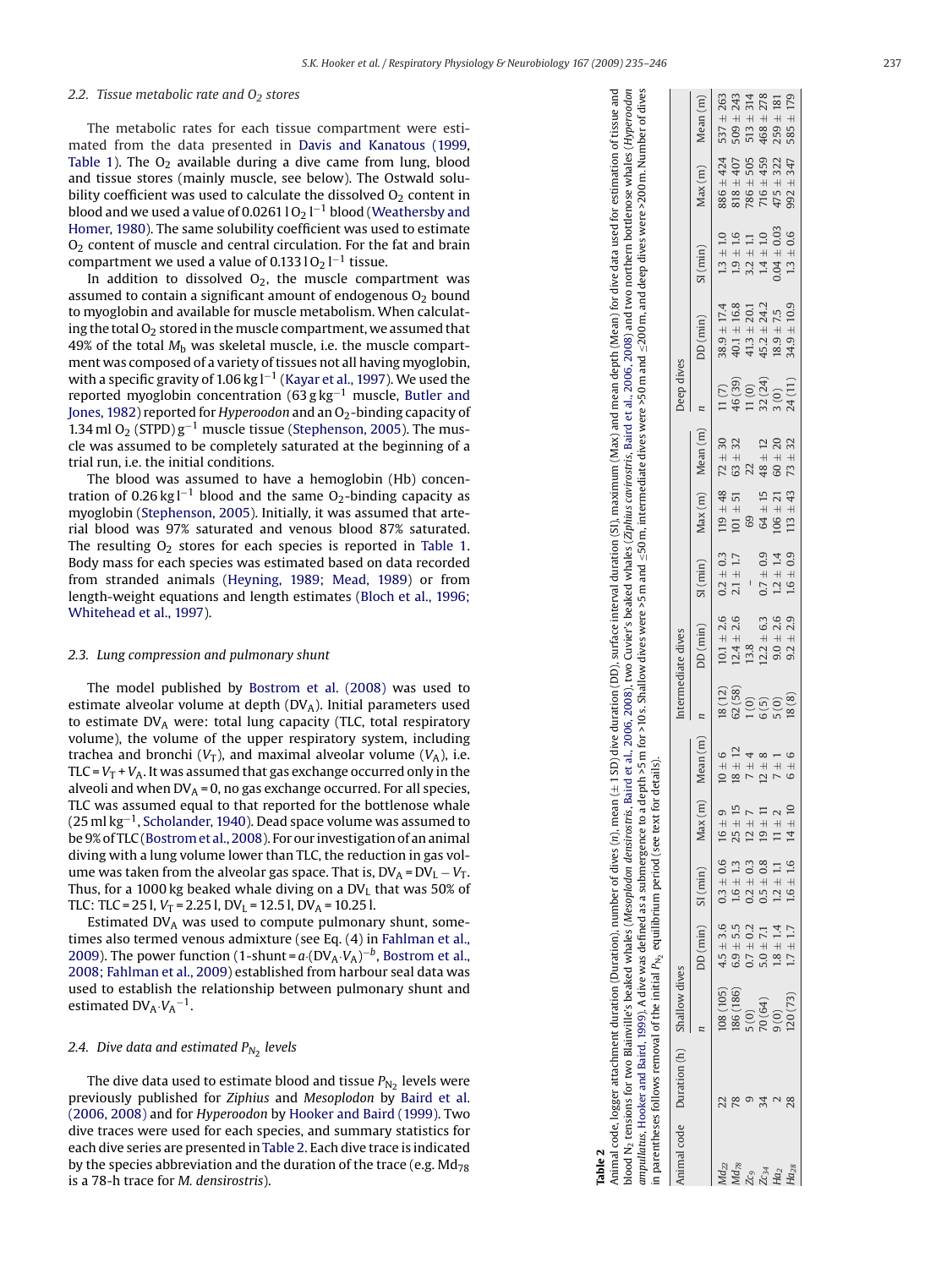<span id="page-3-0"></span>A dive was defined as a submergence for >10 s to a depth >5 m. Dives were separated into shallow, intermediate and deep dives depending on the maximum depth recorded. For all species, shallow dives were defined as  $>5$  m and  $\leq 50$  m, intermediate dives were >50 m and  $\leq$ 200 m, and deep dives were >200 m. These categories were based on the assumption that shallow dives <50 m may serve to reduce bubble formation and be potentially helpful as decompression dives ([Fahlman et al., 2007\),](#page-10-0) intermediate dives 50–200 m are likely to include gas exchange for a high proportion of the dive, whereas deep dives >200 m will almost certainly have no gas exchange beyond this depth and so the lungs are likely to be collapsed for a portion of the dive ([Bostrom et al., 2008\).](#page-10-0) Within these categories we present mean maximum dive depth (the maximum depth reached during the dive), mean dive depth (the average depth of the dive), and surface interval (the time spent at the surface between dives). For each dive series, tissue and blood  $P_{N_2}$ s were estimated throughout the entire duration of the series. Following this, we extracted the end-dive  $P_{N_2}$  values for each dive and these end-dive levels are presented for different categories of dives for each series.

To look at diel changes in dive behaviour and how these affect estimated blood and tissue  $P_{N_2}$ , the dive data were divided into day  $(D)$  or night  $(N)$  based on location and times for each dive. We used sunrise and sunset to separate D and N ([http://aa.usno.navy.mil/data/docs/RS](http://aa.usno.navy.mil/data/docs/RS_OneDay.php) OneDay.php, [Table 4\)](#page-7-0), for the longer traces ( $Md_{22}$ ,  $Md_{78}$ ,  $Zc_{34}$  and  $Ha_{28}$ ).

## **3. Results**

The average hourly dive rate was significantly different (*P* < 0.01) between *Ziphius* (2.5 dives h−1) and *Hyperoodon* (7.1 dives h−1), but neither was different from the hourly dive rate of 5.0 dives h<sup>-1</sup> for *Mesoplodon* (*P* > 0.3, Mixed model ANOVA). There was no difference

in the proportion of shallow  $(P > 0.4)$ , intermediate  $(P > 0.1)$  or deep dives ( $P > 0.5$ ) between species.

Except for the short 2-h dive trace from *Hyperoodon*, the mean dive duration, maximum and mean dive depths for deep dives were similar between individuals and species. For intermediate dives, both the mean and maximum dive depth was shallower for *Ziphius* compared with *Mesoplodon* and *Hyperoodon* ([Table 2\).](#page-2-0) For all species, there was a significant correlation between the maximum depth and the mean depth for each dive (*P* < 0.05).

## *3.1. Predicting tissue and blood* P*N*<sup>2</sup> *model variations*

Rather than assigning an arbitrary initial  $P_{N_2}$  at the start of the dive trace, we simply assumed this matched with surface  $N_2$  at the model outset. For tissues with a fast time constant (central circulation and brain), a diving  $P_{N_2}$  equilibrium was established during the first few dives while for tissues with a slow time constant, equilibrium took several hours (Fig. 1). To avoid bias we therefore removed the initial 4 h for *Mesoplodon*, 8 h for *Ziphius* and 13 h for *Hyperoodon*. We also excluded the 9 h data set for *Ziphius* (*Zc9*) and the 2 h data set for *Hyperoodon* (*Ha2*). Therefore, the number of dives reported in [Table 2](#page-2-0) includes all dives and the number within parentheses is the number of dives after excluding the initial period until equilibrium. Equilibrium values converged when the model was started with different initial conditions and the time to equilibrium was the same.

Model A (50% bradycardia) generally showed highest  $P_{N_2}$  levels for *Ziphius*, although high fast tissue  $P_{N_2}$  levels were also seen for intermediate dives of *Hyperoodon* ([Table 3](#page-4-0) Model A). Predicted enddive  $P_{N_2}$  increased linearly with mean dive depth [\(Fig. 2A](#page-4-0)) or dive duration [\(Fig. 2B\)](#page-4-0) until a maximum at which time estimated mixed venous  $P_{N_2}$  ( $Pv_{N_2}$ ) levelled off. Comparing between dive classes and body compartments, end-dive  $P_{N_2}$  for central circulation increased



**Fig. 1.** Dive trace for: (A) Blainville's beaked whale (*Md<sub>78</sub>*); (B) Cuvier's beaked whale (*Zc*<sub>3</sub>4</sub>); (C) northern bottlenose whale (*Ha*<sub>28</sub>); and (D) estimated fat P<sub>N2</sub> against time of dive trace showing the time to equilibrium (broken vertical lines) for each of these.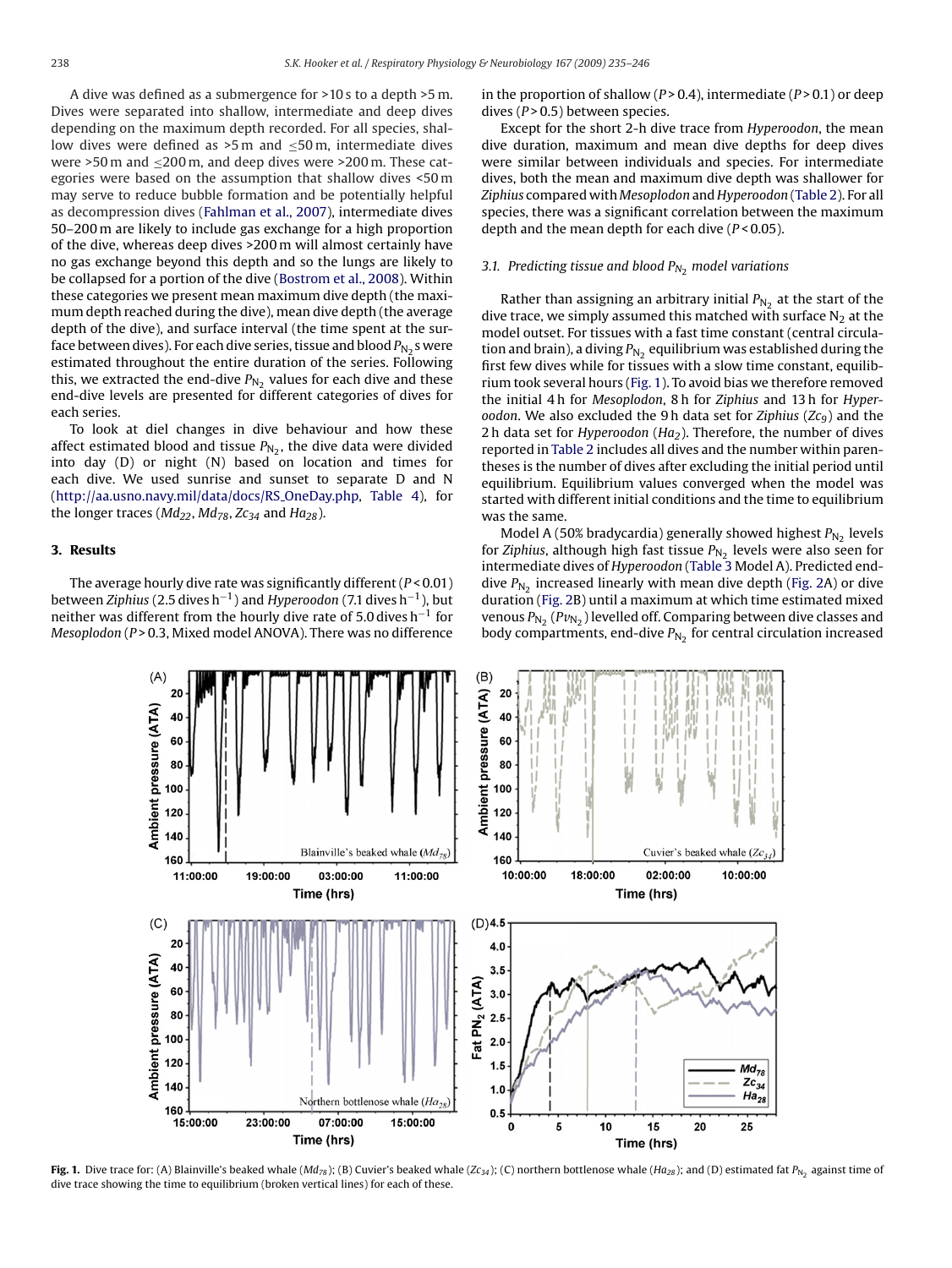#### <span id="page-4-0"></span>**Table 3**

Sensitivity analysis of standard model (A: 50% bradycardia) and that with more extensive dive response (B: 12.5% bradycardia) on N<sub>2</sub> levels in each of the four tissue compartments and mixed venous blood (V). Tissue compartments are central circulation (CC), muscle (M), brain (B), fat (F). See text for details on the variation of physiological variables for each model. Dive data sets used were a 78 h (*Md<sub>78</sub>*) and a 22 h (*Md<sub>22</sub>*) trace for Blainville's beaked whales, a 34 h (*Zc34*) trace from a Cuvier's beaked whale and a 28 h (*Ha28*) trace from a northern bottlenose whale.

| ID        | Model | Body mass (kg) |             | Mean end-dive $P_{N_2}$ (ATA) |     |     |     |     |                              |     |     |     |           |                         |     |     |     |
|-----------|-------|----------------|-------------|-------------------------------|-----|-----|-----|-----|------------------------------|-----|-----|-----|-----------|-------------------------|-----|-----|-----|
|           |       |                | Dives <50 m |                               |     |     |     |     | Dives >50 m and Dives <200 m |     |     |     |           | Dives $> 200 \text{ m}$ |     |     |     |
|           |       |                | <b>CC</b>   | M                             | B   | F   | V   | CC  | M                            | B   | F   | V   | <b>CC</b> | M                       | B   | F   | V   |
| $Md_{22}$ | A     | 1000           | 1.5         | 1.0                           | 1.6 | 2.4 | 1.2 | 3.8 | 1.1                          | 4.2 | 2.7 | 2.0 | 3.8       | 1.1                     | 4.0 | 2.6 | 2.0 |
| $Md_{78}$ | A     | 1000           | 1.9         | 1.0                           | 2.1 | 3.1 | 1.3 | 3.2 | 1.1                          | 3.6 | 3.3 | 1.8 | 4.3       | 1.1                     | 4.4 | 3.3 | 2.2 |
| $Zc_{34}$ | A     | 2050           | 1.8         | 1.3                           | 1.8 | 3.3 | 1.5 | 4.1 | 1.5                          | 4.2 | 3.6 | 2.4 | 4.9       | 1.5                     | 5.0 | 3.7 | 2.6 |
| $Ha_{28}$ | A     | 5000           | 1.2         | 1.0                           | 1.6 | 3.0 | 1.1 | 4.6 | 1.0                          | 4.7 | 3.0 | 2.2 | 4.8       | 1.0                     | 4.7 | 3.1 | 2.2 |
|           |       | Mean           | 1.6         | 1.1                           | 1.8 | 2.9 | 1.3 | 3.9 | 1.2                          | 4.2 | 3.2 | 2.1 | 4.4       | 1.2                     | 4.6 | 3.2 | 2.2 |
| $Md_{22}$ | B     | 1000           | 1.6         | 1.1                           | 1.6 | 1.9 | 1.3 | 4.4 | 1.2                          | 4.1 | 1.9 | 2.2 | 5.5       | 1.1                     | 4.6 | 2.0 | 2.6 |
| $Md_{78}$ | B     | 1000           | 2.1         | 1.1                           | 2.3 | 2.6 | 1.5 | 4.2 | 1.2                          | 4.0 | 2.6 | 2.2 | 5.5       | 1.1                     | 5.1 | 2.6 | 2.5 |
| $Zc_{34}$ | B     | 2050           | 1.6         | 1.5                           | 2.1 | 2.4 | 1.6 | 3.7 | 1.7                          | 3.7 | 2.4 | 2.4 | 6.2       | 1.7                     | 5.5 | 2.8 | 3.1 |
| $Ha_{28}$ | B     | 5000           | 1.0         | 1.0                           | 1.6 | 1.9 | 1.0 | 3.8 | 1.0                          | 3.0 | 1.9 | 1.9 | 4.8       | 0.9                     | 3.9 | 1.9 | 2.1 |
|           |       | Mean           | 1.6         | 1.2                           | 1.9 | 2.2 | 1.3 | 4.0 | 1.3                          | 3.7 | 2.2 | 2.2 | 5.5       | 1.2                     | 4.8 | 2.3 | 2.6 |

by 107% for *Mesoplodon* (146% and 67%), 131% for *Ziphius* and 275% for *Hyperoodon* for the intermediate compared with the shallow dives ([intermediate-shallow]/shallow  $\times$  100, Table 3). For the deep dives, end-dive  $P_{N_2}$  for central circulation only increased by an additional 1–34% (Table 3). Similar changes were seen for the brain, with end-dive  $P_{N_2}$  increasing substantially as depth increased (shallow to intermediate, Table 3). For muscle and fat, end-dive  $P_{N_2}$  did not change much and even decreased in some cases for deeper dives (Table 3).

# 3.2. The effect of cardiac output,  $\dot{Q}_{tot}$ , on estimated tissue and *blood*  $P_{N_2}$

With enhanced diving bradycardia ( $\dot{Q}_{tot}$ , 12.5% of the surface value during diving), central circulation  $P_{N_2}$  and  $Pv_{N_2}$  generally increased while fat  $P_{N_2}$  decreased in all animals and at all depths (Table 3, Model A vs. B). A greater dive response (i.e. reduction in  $Q_{\text{tot}}$ ) only resulted in lower end-dive  $P_{\text{N}_2}$ s for all body compartments for intermediate and deep dives of *Hyperoodon* (Table 3, Model A vs. B). For *Mesoplodon and Ziphius* results were more variable depending on body compartment.

## 3.3. The effect of diving lung volume (DV<sub>L</sub>) on estimated tissue *and blood*  $P_{N_2}$

To investigate the effect of partial inhalation on  $N_2$  levels, we varied  $DV<sub>L</sub>$  for each dataset and examined the effect on model output (Model A) for blood [\(Fig. 3\)](#page-5-0) and tissue  $P_{N_2}$ . As diving lung volume was reduced, end-dive  $P_{N_2}$  decreased for all tissues and for  $Pv_{N_2}$ . For the shallow dives, a 75% reduction in DV<sub>L</sub> reduced mixed venous  $P_{N_2}$  by between 12% and 19% for all individuals and species except  $Md_{22}$ , for which the reduction was only 4% [\(Fig. 3A](#page-5-0)). The reduction in end-dive  $P_{N_2}$  for central circulation and muscle were similar to  $Pv_{N_2}$  and ranged between 5% and 21%, while it was substantially higher for brain (range: 9–31%) and fat (range: 28–51%).

A 75% reduction in DV<sub>L</sub> reduced  $Pv_{N_2}$  between 16% and 43% for the intermediate depth dives. For the deep dives, the same reduction in DV<sub>L</sub> resulted in a reduction in  $Pv_{N_2}$  between 32% and 45% ([Fig. 3B](#page-5-0) and C). Interestingly, it appeared that end-dive  $Pv_{N_2}$ decreased exponentially toward a minimum value for the shallow and intermediate dives but this became more or less linear for the deep dives ([Fig. 3\).](#page-5-0) The reduction in end-dive  $P_{N_2}$  for the tissue compartments varied between animals without any obvious trends except that as depth increased the relative reduction in end-dive  $P_{N_2}$  increased. The most notable exception was the fat compartment for which the reduction against  $DV<sub>L</sub>$  appeared to be relatively unaffected by the dive depth and when  $DV<sub>L</sub>$  was reduced by 75% the end-dive  $P_{N_2}$  reduction ranged between 33% and 49% for all depths, presumably due to the slow response time of this tissue.

### *3.4. The effect of body mass,*  $M_h$ *, on estimated tissue*  $Pv_{N_2}$

While Model A did not indicate any obvious trends in end-dive  $P_{N_2}$  against  $M_b$  when the species were compared (Table 3), we were concerned that this might be due to species-specific differences in dive trace profiles. We therefore ran the model for each



**Fig. 2.** Estimated end-dive mixed venous  $P_{N_2}$  against (A) mean dive depth or (B) dive duration for each of the dive traces.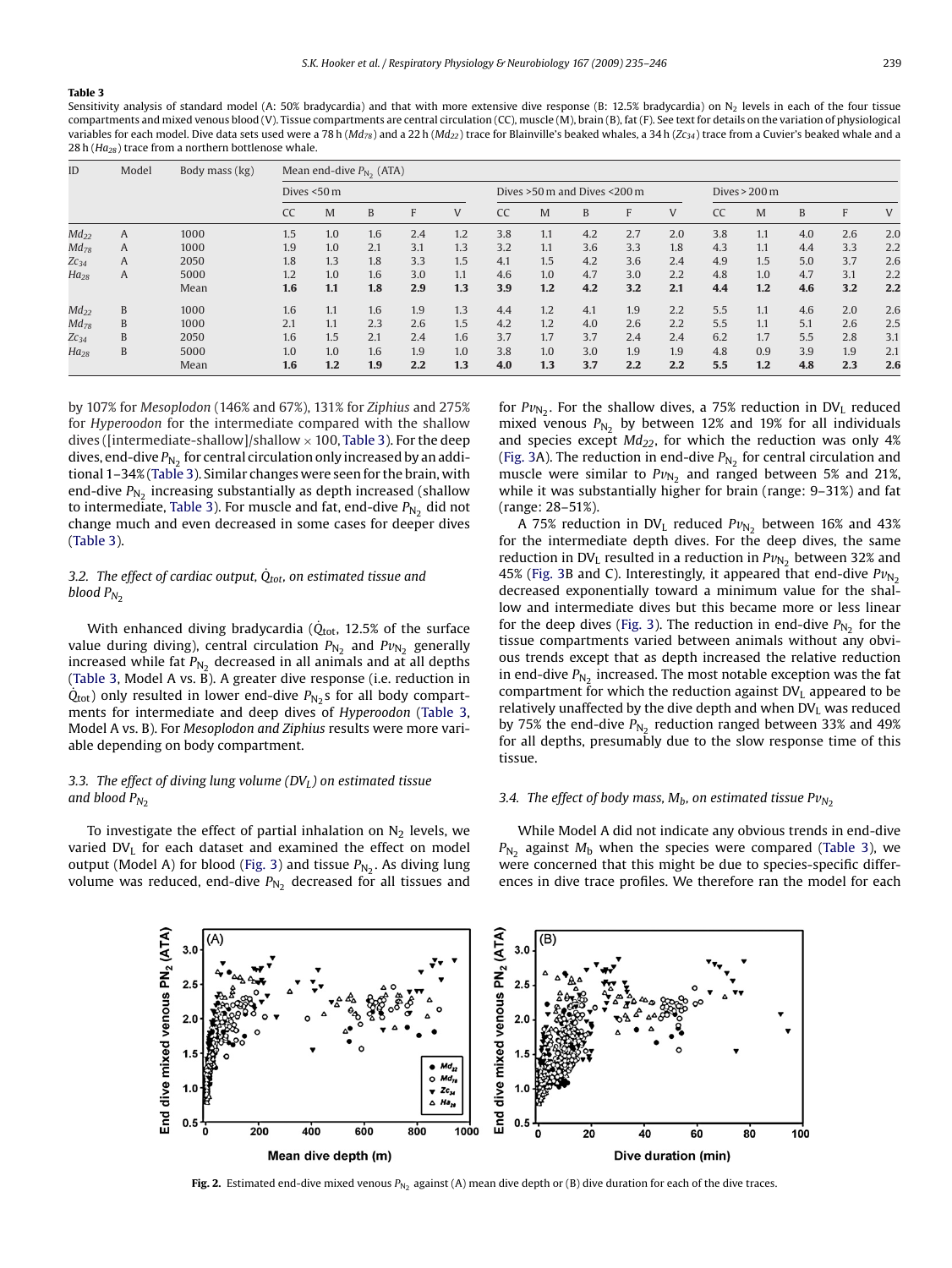<span id="page-5-0"></span>



dive trace and varied  $M<sub>b</sub>$  within each (Fig. 4). As  $M<sub>b</sub>$  decreased from 5000 kg to 100 kg, end-dive mixed venous  $P_{N_2}$  decreased exponentially for all depths (Fig. 4). From 5000 kg to 500 kg the reduction was linear by between 2% and 14% for the shallow dives (Fig. 4A), 7% to 21% for the intermediate dives (Fig. 4B) and 3% to 18% for the deep dives (Fig. 4C). Muscle and brain  $P_{N_2}$  also decreased with a reduction in  $M_b$ , central circulation  $P_{N_2}$  decreased or increased between 17% and 27%, while fat  $P_{N_2}$  increased between 4% and 40%.

## *3.5. The effect of ascent rate on estimated tissue and blood*  $P_{N_2}$

Some beaked whale dives appear to show a deceleration in the ascent rate prior to surfacing. This was first noted for northern bottlenose whales [\(Hooker and Baird, 1999\)](#page-10-0) but is also appar-



**Fig. 4.** Average predicted end-dive mixed venous  $P_{N_2}$  (ATA) against varying body mass (kg) for the entire dive trace for (A) shallow ( $\overline{B}$ ) intermediate and (C) deep dives for two Blainville's beaked whales ( $Md_{22}$  and  $Md_{78}$ ), Cuvier's beaked whale  $(Zc_{34})$  and northern bottlenose whale ( $Ha_{28}$ ).

ent in the near surface waters for several of the dives analyzed here. To determine how such changes in ascent rate would affect end-dive  $P_{N_2}$ , we modified one of the dives from the *Mesoplodon* 78-h trace [\(Fig. 5\)](#page-6-0). Model A was used to determine end-dive  $P_{N_2}$  for this dive trace before and after the ascent rate had been modified as the whale approached the surface. When  $Pv_{N_2}$  > ambient  $N_2$  pressure ( $P_{amb}$ ) bubbles may form, and the extent of the supersaturation is a measure of the risk of DCS [\(Fahlman](#page-10-0) [et al., 2001\).](#page-10-0) As the ascent rate increased for the modified dive trace, the  $P_{N_2}$  gradient between mixed venous blood and the ambient pressure increased rapidly and then decreased rapidly as the animal surfaced. A similar increase was seen in the partial pressure gradient for the original dive profile but here the gradient remained elevated as the animal slowly approached the surface.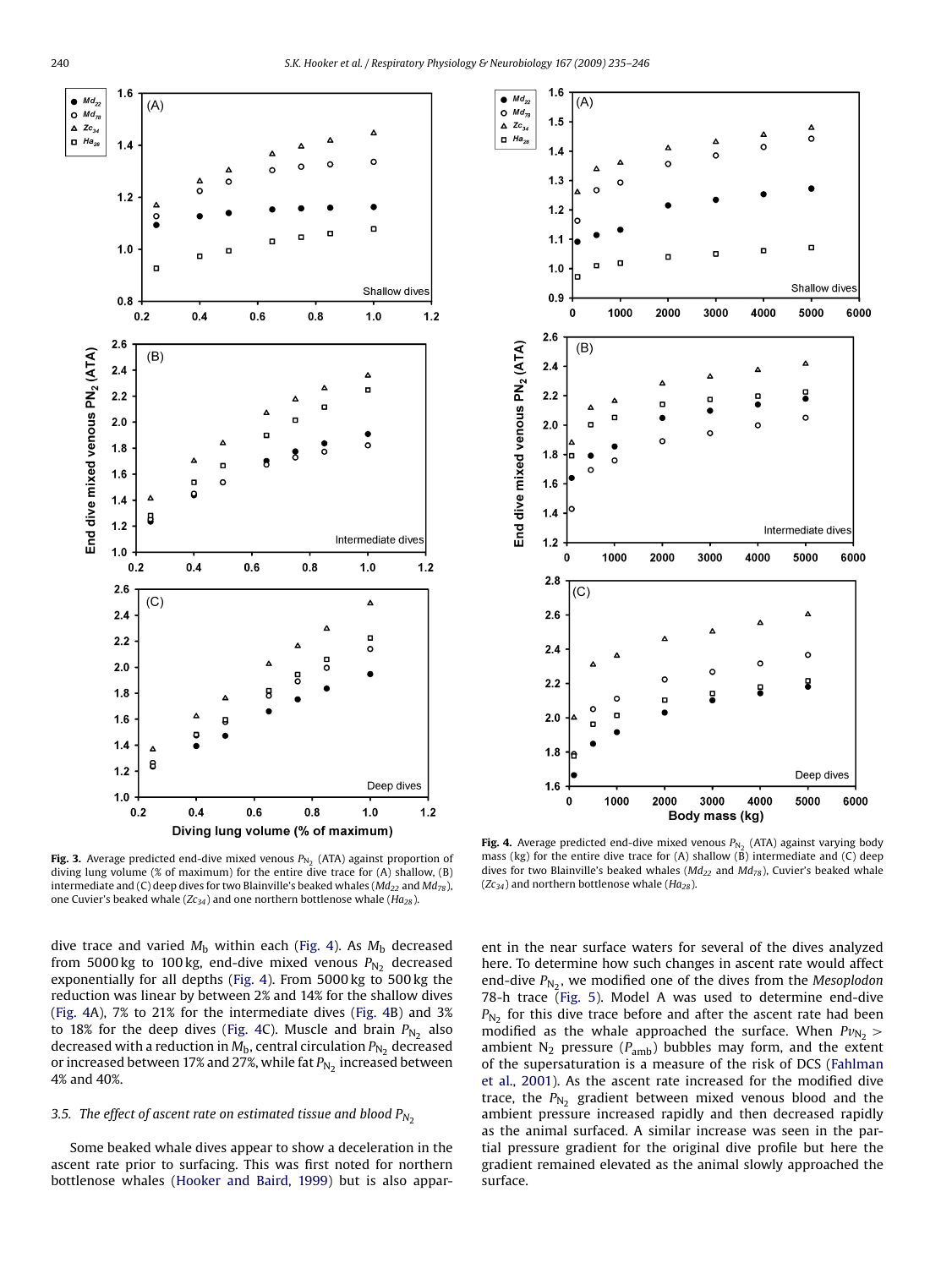<span id="page-6-0"></span>

**Fig. 5.** One 15 min dive to 160 m from a 78 h dive record from Blainville's beaked whale showing (A) pressure against time and (B) pressure during the ascent (solid black line). The black dotted line is for a hypothetical dive in which the ascent rate is maintained rather than decreased as the whale approaches the surface. The solid and dotted lines are predicted mixed venous  $P_{N_2}$  for the actual and hypothetical dive trace, respectively, while the blue solid and dotted line is the instantaneous risk. The instantaneous risk was described based on the pressure history of the dive and the estimated mixed venous N<sub>2</sub> tension ( $Pv_{N_2}$ ) and defined as;  $r = (Pv_{N_2} - P_{amb}) \cdot P_{amb}^{-1}$ where r is the instantaneous risk. By this definition, r is 0 at any time when  $Pv_{N_2}$  < Pamb [\(Fahlman et al., 2001\).](#page-10-0)

## *3.6. Diel variation in dive behaviour and estimated tissue and blood*  $P_{N_2}$

The three species varied in the extent of differences between dive profiles in the day and night (see examples in [Fig. 1\),](#page-3-0) with Cuvier's beaked whales showing the most pronounced differences in decreased frequency of dives >200 m, and increased frequency of dives <50 m at night (see also [Baird et al., 2008\).](#page-10-0)

There was no clear cut consistent elevation of end-dive  $P_{N_2}$  for day vs. night across all species. The two *Mesoplodon* traces differed in their day/night differences in both behaviour and resulting enddive  $P_{N_2}$  ([Table 4\).](#page-7-0) This was most striking for shallow dives with the 22-h trace showing higher values in the day while the 78-h trace showed higher values at night. For the latter, it appears that the increase in maximum and mean dive depth, and dive duration at night increased end-dive  $P_{N_2}$  for all tissues and mixed venous blood despite the 75% increase in the surface interval (*Md78* N vs. D, [Table 4\).](#page-7-0) For the 22-h trace, only the fast tissues and the mixed venous blood changed as dive depth changed without concomitant changes in dive duration or surface interval (shallow dives, [Table 4\).](#page-7-0) For *Hyperoodon* and *Ziphius*, a reduction in dive depth and duration during shallow dives at night reduced end-dive  $P_{N_2}$  for the slow tissues (fat and muscle).

The intermediate dives showed some of the highest end-dive  $P_{N_2}$ levels, particularly for the fast tissues of both *Hyperoodon* at night and for *Ziphius* in the day, associated with deeper and longer dives ([Table 4\).](#page-7-0) For the 22-h *Mesoplodon* trace deep dives, end-dive  $P_{N_2}$ increased in the day for fast tissues (central circulation and brain) despite lower depths and shorter duration dives. In contrast, the only significant increase for the 78-h *Mesoplodon* trace deep dives was for slow tissue (fat) at night [\(Table 4\).](#page-7-0) The number of deep dives per hour for *Hyperoodon* increased at night although the depth and duration were reduced, which resulted in an increase in muscle, brain and fat end-dive  $P_{N_2}$ .

For the shallow dives, there was a significant correlation between dive duration and the duration of the surface interval that followed a dive both during the night and day for  $Md_{78}$ ,  $Md_{22}$  and  $Zc_{34}$  ( $P < 0.001$ ), but there was no correlation for intermediate or deep dives ( $P > 0.7$ ). For  $Ha_{28}$  there was no relationship between dive duration and subsequent surface interval for any depth.

# **4. Discussion**

This work uses gas exchange models of diving to analyze the effect of physiology (extent of diving bradycardia, diving lung volume and bodymass) and diving behaviour (dive depth and duration, variation in ascent rate, and diel variation) on tissue and blood  $P_{N_2}$  levels and thereby the risk of decompression sickness in three species of beaked whales. The near impossibility of conducting physiological experiments on beaked whales necessitates such a modelling approach.

Overall, our work concurs with previous modelling efforts showing that blood flow [\(Fahlman et al., 2006, 2007\)](#page-10-0) and the level of pulmonary shunt ([Bostrom et al., 2008; Fahlman et al., 2009\)](#page-10-0) during diving will greatly affect blood and tissue  $P_{N<sub>2</sub>}$  levels. The dive behaviour of *Ziphius*, with longer dives and shorter surface intervals compared with the other species ([Tables 2 and 4\)](#page-2-0) resulted in estimated tissue and blood  $P_{N_2}$ s that were generally higher for all depth ranges (*Zc34*, Model A, [Table 3\).](#page-4-0) [Zimmer and Tyack \(2007\)](#page-11-0) previously published estimated blood and tissue  $P_{N_2}$  values for a Cuvier's beaked whale. They used the assumption that alveolar collapse is immediate and occurs at a pre-determined depth (∼70 m, [Zimmer and Tyack, 2007\).](#page-11-0) While they did not report end-dive  $Pv_{N_2}$ values, end-dive  $P_{N_2}$  for the central circulation reached 1.6 ATA, for the brain reached 1.3 ATA, and for muscle and fat reached values as high as 2.0 ATA (see [Fig. 2](#page-4-0) in [Zimmer and Tyack, 2007\).](#page-11-0) Equivalent values in the current study are generally higher ([Table 3\)](#page-4-0) emphasizing the importance of properly understanding how gas exchange changes with depth.

## *4.1. The importance of long dive profile series for estimation of* P*v<sup>N</sup>*<sup>2</sup> *and DCS risk*

Although the deep and long dives of beaked whales are remarkable in themselves, alone these would be unlikely to trigger DCS. Rather it is the accumulation of dives that would result in sequential increase of  $N_2$  in tissues causing a higher risk of DCS. As Scholander noted, "by repeated dives, conditions as regards diving disease would certainly tend to be worse on account of an accumulation of invaded  $N_2$ . There is every reason to believe that this risk exists unless there is sufficient ventilation between dives" (p. 112, [Scholander, 1940\).](#page-11-0)

Our analysis demonstrated that models which incorporate gas exchange within multiple body compartments will necessitate longer datasets particularly for larger animals. Short datasets are not a problem for tissues with short time constants, e.g. the central circulation and brain, as these tissues rapidly reach a equilibrium state in which end-dive  $P_{N_2}$  remains more or less constant (see [Fahlman et al., 2006\).](#page-10-0) However, tissues with a long time constant, such as fat, are highly dependent on the length of the data set ([Fig. 1\).](#page-3-0) End-dive  $P_{N_2}$  for these tissues slowly increases with each repeated dive and only reaches equilibrium after hours ([Fig. 1\)](#page-3-0) or even days [\(Fahlman et al., 2007\).](#page-10-0)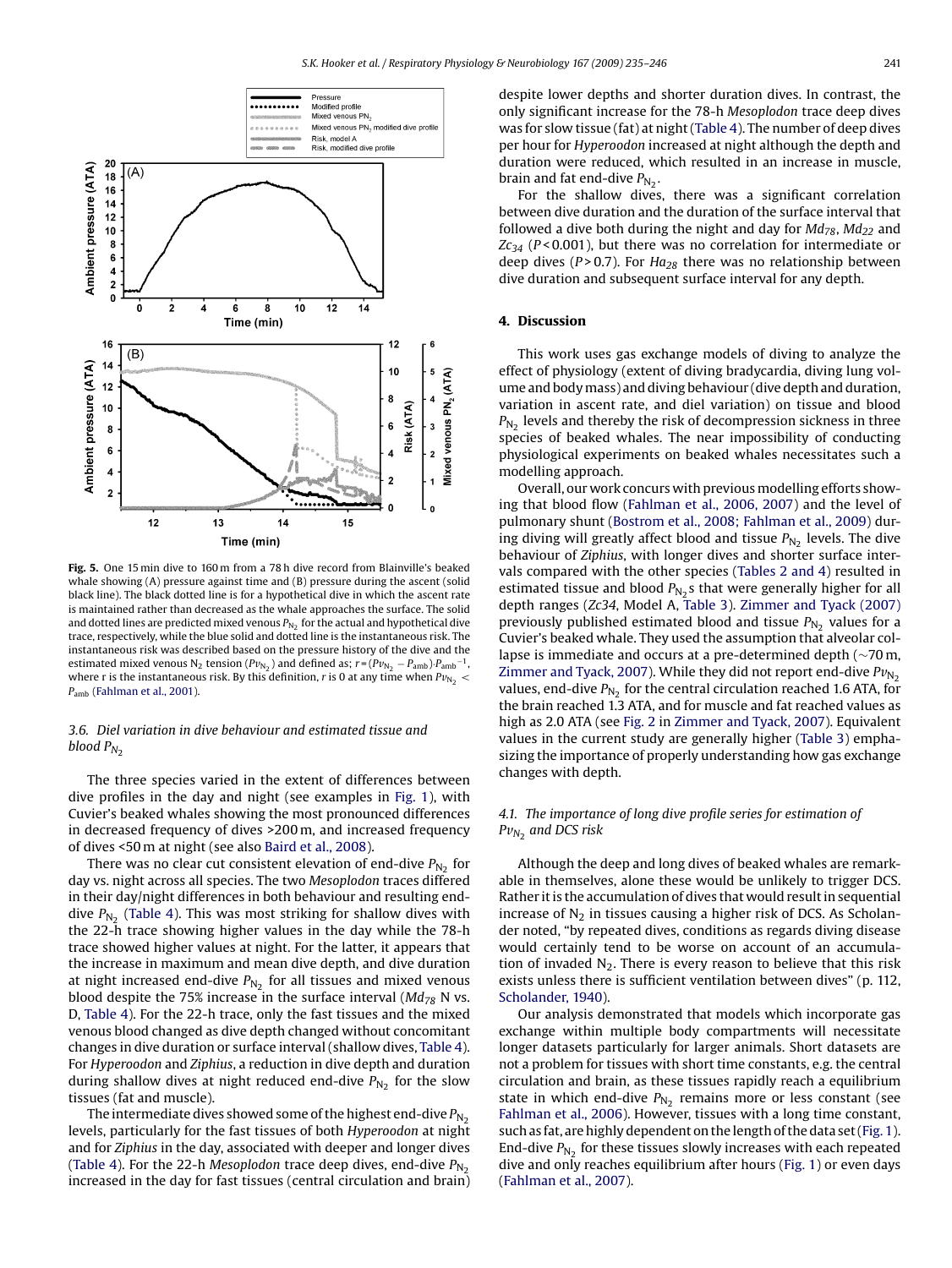#### <span id="page-7-0"></span>**Table 4**

Animal identification (ID), number of dives (n) during day (D) or night (N), mean maximum dive depth (Max, m), mean depth (Mean, m), mean dive duration (DD, min), mean surface interval duration (SI, min), estimated tissue and mixed venous (V)  $P_{N<sub>2</sub>}$  (ATA) for central circulation (CC), muscle (M), brain (B), fat (F) using Model A (50% bradycardia) for a 78 h (*Md78*) and a 22 h (*Md22*) Blainville's beaked whale dive trace, a 34 h (*Zc34*) Cuvier's beaked whale dive trace and a 28 h (*Ha28*) northern bottlenose whale dive trace. Number of dives is that after removing dives before equilibrium.

| ID        | $\mathfrak n$  | Day/night   | Max                                         | Mean                     | <b>DD</b>                   | <b>SI</b>                  | <b>CC</b>                  | M                        | B                          | F                       | V                       |
|-----------|----------------|-------------|---------------------------------------------|--------------------------|-----------------------------|----------------------------|----------------------------|--------------------------|----------------------------|-------------------------|-------------------------|
|           |                |             | Dives <50 m                                 |                          |                             |                            |                            |                          |                            |                         |                         |
| $Md_{22}$ | 37             | $\mathbf D$ | $19 \pm 10$                                 | $13 \pm 7$               | $4.4 \pm 3.2$               | $0.3 \pm 0.5$              | $1.7 \pm 0.6$              | $1.0 \pm 0.1$            | $1.8 \pm 0.7$              | $2.4 \pm 0.3$           | $1.3 \pm 0.2$           |
| $Md_{22}$ | 68             | N           | $14 \pm 9^{\dagger}$                        | $9 \pm 5^{\dagger}$      | $4.5 \pm 3.8$               | $0.4 \pm 0.6$              | $1.4 \pm 0.4^{\dagger}$    | $1.0 \pm 0.1$            | $1.5 \pm 0.5^{\dagger}$    | $2.3 \pm 0.3$           | $1.1 \pm 0.2^{\dagger}$ |
| $Md_{78}$ | 117            | D           | $19 \pm 12$                                 | $13 \pm 8$               | $5.2 \pm 5.0$               | $1.2 \pm 1.0$              | $1.6 \pm 0.7$              | $1.0 \pm 0.1$            | $1.7 \pm 0.7$              | $3.0 \pm 0.2$           | $1.2 \pm 0.2$           |
| $Md_{78}$ | 69             | N           | $35 \pm 14^{\dagger}$                       | $26 \pm 12^{\dagger}$    | $9.8 \pm 5.0^{\dagger}$     | $2.1 \pm 1.5^{\dagger}$    | $2.5 \pm 0.8$ <sup>†</sup> | $1.1 \pm 0.1^{\dagger}$  | $2.7 \pm 0.8$ <sup>†</sup> | $3.1 \pm 0.3^{\dagger}$ | $1.5 \pm 0.3^{\dagger}$ |
| $Zc_{34}$ | 13             | D           | $22 \pm 9$                                  | $14 \pm 6$               | $1.5 \pm 0.9$               | $0.2 \pm 0.2$              | $1.7 \pm 0.7$              | $1.4 \pm 0.2$            | $1.7 \pm 0.5$              | $3.7 \pm 0.5$           | $1.5 \pm 0.3$           |
| $Zc_{34}$ | 51             | $\mathbf N$ | $18 \pm 11$                                 | $12 \pm 9$               | $5.9 \pm 7.8$               | $0.6 \pm 0.9$              | $1.7 \pm 0.8$              | $1.3 \pm 0.1^{\dagger}$  | $1.8 \pm 0.8$              | $3.2 \pm 0.3^{\dagger}$ | $1.4 \pm 0.3$           |
| $Ha_{28}$ | 44             | D           | $14 \pm 9$                                  | $7 \pm 6$                | $1.8 \pm 1.8$               | $1.4 \pm 1.2$              | $1.2 \pm 0.5$              | $1.0 \pm 0.1$            | $1.6 \pm 0.6$              | $2.9 \pm 0.6$           | $1.1 \pm 0.2$           |
| $Ha_{28}$ | 29             | $\mathbf N$ | $13 \pm 10$                                 | $6 \pm 7$                | $1.4 \pm 1.4^{\ddagger}$    | $2.0 \pm 2.0$              | $1.1 \pm 0.6$              | $1.0 \pm 0.2^{\ddagger}$ | $1.7 \pm 0.7$              | $2.6 \pm 0.5^{\dagger}$ | $1.1 \pm 0.2$           |
|           |                |             | Dives $>50 \text{ m}$ and $< 200 \text{ m}$ |                          |                             |                            |                            |                          |                            |                         |                         |
| $Md_{22}$ | 7              | D           | $138 \pm 38$                                | $80 \pm 26$              | $10.4 \pm 2.3$              | $0.1 \pm 0.1$              | $3.4 \pm 0.7$              | $1.1 \pm 0.1$            | $3.9 \pm 0.7$              | $2.4 \pm 0.4$           | $1.8 \pm 0.3$           |
| $Md_{22}$ | 5              | N           | $88 \pm 47^{\dagger}$                       | $59 \pm 34$              | $9.8 \pm 3.3$               | $0.3 \pm 0.4$              | $3.8 \pm 0.9$              | $1.2 \pm 0.1$            | $4.1 \pm 0.9$              | $2.7 \pm 0.4$           | $2.0 \pm 0.4$           |
| $Md_{78}$ | 30             | D           | $126 \pm 50$                                | $76 \pm 35$              | $12.2 \pm 2.5$              | $1.8 \pm 1.1$              | $3.3 \pm 0.7$              | $1.1 \pm 0.1$            | $3.8 \pm 0.7$              | $3.2 \pm 0.3$           | $1.8 \pm 0.2$           |
| $Md_{78}$ | 28             | $\mathbf N$ | $72 \pm 33^{\dagger}$                       | $47 \pm 18^{\dagger}$    | $12.8 \pm 2.6$              | $2.5 \pm 2.0^{\ddagger}$   | $3.2 \pm 0.5$              | $1.1 \pm 0.1$            | $3.5 \pm 0.6^{\dagger}$    | $3.3 \pm 0.2$           | $1.8 \pm 0.2$           |
| $Zc_{34}$ | $\overline{2}$ | D           | $74 \pm 18$                                 | $58 \pm 10$              | $18.7 \pm 4.6$              | $1.8 \pm 0.1$              | $4.7 \pm 0.6$              | $1.6 \pm 0.2$            | $4.9 \pm 0.5$              | $4.0 \pm 0.8$           | $2.6 \pm 0.2$           |
| $Zc_{34}$ | 3              | $\mathbf N$ | $60 \pm 14$                                 | $43 \pm 10$              | $8.9 \pm 4.2$               | $0.2 \pm 0.2$              | $3.9 \pm 0.6$              | $1.5 \pm 0.2$            | $3.9 \pm 0.8$              | $3.4 \pm 0.2$           | $2.2 \pm 0.3$           |
| $Ha_{28}$ | 4              | D           | $81 \pm 14$                                 | $51 \pm 8$               | $8.8 \pm 2.1$               | $1.6 \pm 0.5$              | $4.4 \pm 0.4$              | $1.0 \pm 0.1$            | $4.5 \pm 0.4$              | $3.0 \pm 0.6$           | $2.1 \pm 0.1$           |
| $Ha_{28}$ | 4              | N           | $146 \pm 36^{\dagger}$                      | $94 \pm 32^{\dagger}$    | $9.6 \pm 3.6$               | $1.2 \pm 0.3^{\ddagger}$   | $5.1 \pm 0.7$ <sup>†</sup> | $1.1 \pm 0.1^{\dagger}$  | $5.1 \pm 0.5^{\dagger}$    | $3.3 \pm 0.4^{\dagger}$ | $2.4 \pm 0.3^{\dagger}$ |
|           |                |             | Dives $> 200 \text{ m}$                     |                          |                             |                            |                            |                          |                            |                         |                         |
| $Md_{22}$ | 5              | D           | $730 \pm 447$                               | $419 \pm 246$            | $33.4 \pm 19.3$             | $1.2 \pm 1.0$              | $4.0 \pm 0.4$              | $1.0 \pm 0.1$            | $4.2 \pm 0.4$              | $2.2 \pm 0.7$           | $2.0 \pm 0.2$           |
| $Md_{22}$ | $\overline{2}$ | $\mathbf N$ | $1159 \pm 205^{\ddagger}$                   | $745 \pm 139^{\dagger}$  | $48.6 \pm 7.8^{\ddagger}$   | $1.6 \pm 1.0$              | $3.4 \pm 0.2^{\dagger}$    | $1.1 \pm 0.1$            | $3.7 \pm 0.1^{\dagger}$    | $2.4 \pm 0.4$           | $1.8 \pm 0.1$           |
| $Md_{78}$ | 22             | D           | $730 \pm 491$                               | $437 \pm 281$            | $34.4 \pm 19.0$             | $1.5 \pm 1.4$              | $4.2 \pm 0.4$              | $1.1 \pm 0.1$            | $4.4 \pm 0.4$              | $3.0 \pm 0.6$           | $2.1 \pm 0.2$           |
| $Md_{78}$ | 17             | N           | $944 \pm 193$ <sup>†</sup>                  | $612 \pm 120^{\dagger}$  | $48.2 \pm 1.7$ <sup>†</sup> | $2.6 \pm 1.7$ <sup>†</sup> | $4.3 \pm 0.2$              | $1.2 \pm 0.1^{\ddagger}$ | $4.4 \pm 0.2$              | $3.4 \pm 0.2^{\dagger}$ | $2.2 \pm 0.1$           |
| $ZC_{34}$ | 17             | D           | $666 \pm 509$                               | $419 \pm 293$            | $43.5 \pm 25.5$             | $1.5 \pm 1.0$              | $4.6 \pm 0.7$              | $1.5 \pm 0.3$            | $4.7 \pm 0.7$              | $3.5 \pm 0.9$           | $2.5 \pm 0.4$           |
| $Zc_{34}$ | 7              | N           | $844 \pm 275$                               | $594 \pm 196^{\ddagger}$ | $49.7 \pm 21.2$             | $1.1 \pm 1.0$              | $4.8 \pm 0.4$              | $1.3 \pm 0.1$            | $5.0 \pm 0.3$              | $3.2 \pm 0.3$           | $2.5 \pm 0.1$           |
| $Ha_{28}$ | 4              | D           | $1230 \pm 190$                              | $704 \pm 97$             | $39.4 \pm 11.2$             | $1.3 \pm 0.6$              | $4.7 \pm 0.6$              | $1.0 \pm 0.1$            | $4.5 \pm 0.4$              | $2.7 \pm 0.8$           | $2.2 \pm 0.2$           |
| $Ha_{28}$ | $\overline{7}$ | N           | $753 \pm 301^{\dagger}$                     | $467 \pm 165^{\dagger}$  | $30.4 \pm 8.9^{\dagger}$    | $1.2 \pm 0.6$              | $4.8 \pm 0.4$              | $1.1 \pm 0.1^{\dagger}$  | $4.8 \pm 0.3^{\ddagger}$   | $2.8 \pm 0.4$           | $2.3 \pm 0.2$           |

*P*-values represent differences between day and night.

 $\uparrow$  *P* < 0.05

 $\frac{1}{2}$   $P < 0.1$ .

It has previously been suggested that tissues with slow time constants could help buffer  $P_{N_2}$  at the beginning of a dive bout, but they would be a liability after a long bout and possibly lead to dive bout terminations [\(Fahlman et al., 2007\).](#page-10-0) Consequently, these models require sufficient data for the  $N_2$  levels to reach equilibrium so that appropriate conclusions can be made. With this dataset, it took *Mesoplodon* 4h(*Md78*), *Ziphius* 8h(*Zc34*) and *Hyperoodon* 13 h (*Ha28*) to reach steady state values for the slow tissues [\(Fig. 1\).](#page-3-0) The lower mass specific  $Q_{tot}$  in larger whales appears to increase the time to equilibrium and emphasizes the need for longer dive traces from larger species. To avoid such a bias others have increased the tissue  $P_{N_2}$  at the start of the dive trace ([Zimmer and Tyack, 2007\).](#page-11-0) However, it is unclear without the analysis presented in [Fig. 1, w](#page-3-0)hat starting value should be chosen and we therefore do not advocate this approach.

# *4.2. The effect of cardiac output,*  $\dot{Q}_{tot}$ , on estimated tissue  $Pv_{N_2}$

The dive response is primarily thought to extend the aerobic dive duration by conserving available  $O<sub>2</sub>$  to the core (heart and brain), but it has been suggested that this redistribution of blood flow is also a useful mechanism for altering inert gas uptake ([Scholander,](#page-11-0) [1940; Ponganis et al., 1999; Fahlman et al., 2007\).](#page-11-0) This makes intuitive sense and one study showed that mixed venous  $P_{N_2}$  could be reduced by as much as 45% when an animal exhibited diving bradycardia during the descent and bottom phase with a reduced ascent rate and a pre-surface tachycardia ([Fahlman et al., 2006\).](#page-10-0) However, that study only analyzed a 1-h dive bout consisting of 23 dives. A more recent theoretical study, estimating tissue and blood  $P_{N_2}$  levels in deep diving king penguins during a foraging trip, showed that an increase in blood flow during diving led to an increased  $P_{N_2}$  at the end of an extended dive bout in some tissues (muscle and fat  $P_{N_2}$ ), but a substantial reduction in  $P_{N_2}$  in brain and central circulation ([Fahlman et al., 2007\).](#page-10-0) These surprising results suggest that the diving related reduction in blood flow does not always reduce  $N<sub>2</sub>$  levels during repeated diving. The results in the current study suggest a similarly complex relationship between end-dive  $P_{N_2}$  and blood flow during diving. A reduction in  $\dot{Q}_{tot}$  generally increased end-dive  $P_{N_2}$  in fast tissues while it caused a reduction in  $P_{N_2}$  in fat [\(Table 3\).](#page-4-0) Consequently, modelling predicts that blood flow adjustment is an efficient strategy for reducing end-dive  $N_2$  levels in diving animals. However, as the circulatory system is also responsible for removing  $CO<sub>2</sub>$  and supplying  $O<sub>2</sub>$ , blood flow changes to each tissue are a trade-off between the need to exchange metabolic gases and the need to reduce DCS risk. The question is to what extent blood flow changes are used as a means to reduce extreme  $P_{N_2}$  without ischemic injury and this will be an interesting area of research.

# 4.3. The effect of diving lung volume, DV<sub>L</sub>, on estimated tissue  $Pv_{N_2}$

Adjustment of  $DV<sub>L</sub>$  can help adjust the depth at which the alveoli collapse [\(Bostrom et al., 2008\)](#page-10-0) and increase the level of the pulmonary shunt (Eq. (6A) and (6B), in [Fahlman et al., 2009\),](#page-10-0) thereby reducing the  $N_2$  taken up during the dive ([Kooyman and Sinnett,](#page-10-0) [1982\).](#page-10-0) As most species of marine mammals (e.g. cetaceans, otariid seals) dive on either full or partial inhalation, we tested how efficient this adjustment would be for beaked whales to modify gas exchange during a dive. [Fahlman et al. \(2009\)](#page-10-0) concluded that enddive Pv<sub>N2</sub> decreases with a decreasing DV<sub>Ao</sub>·V<sub>D</sub><sup>-1</sup> ratio and that gas exchange and the level of pulmonary shunt cannot be investigated separately because they are correlated. Thus, gas tensions reported from gas exchange models that do not account for the pulmonary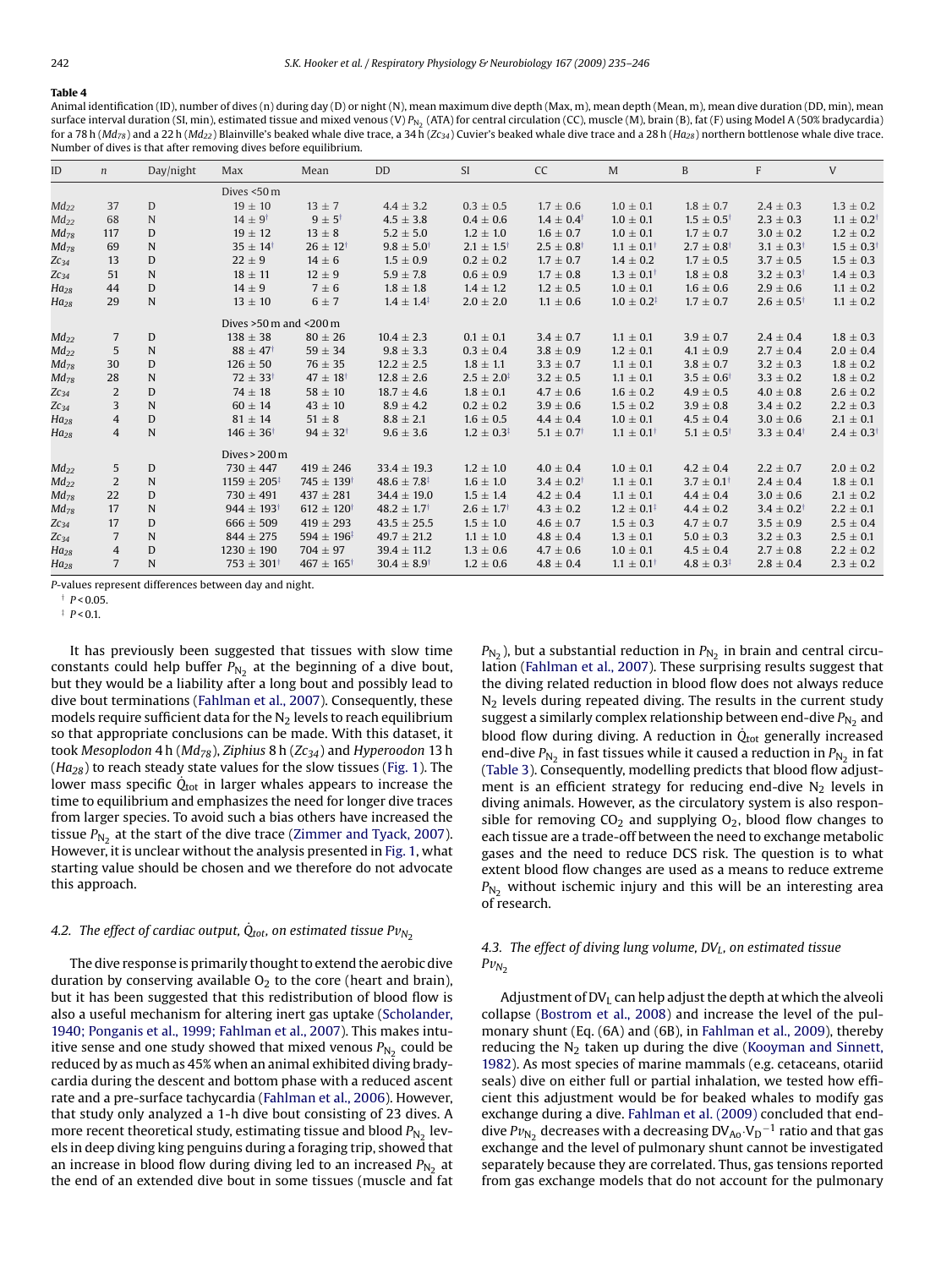shunt should be viewed with caution and conclusions from such studies may have to be re-assessed [\(Fahlman et al., 2006, 2007;](#page-10-0) [Zimmer and Tyack, 2007\).](#page-10-0)

While previous work showed that pre-dive exhalation or partial inhalation is an efficient way to reduce the collapse depth, and thereby limit gas exchange at depth, this investigation was only done for a single dive ([Fahlman et al., 2009\).](#page-10-0) Visual observations suggest that beaked whales dive on inhalation (Baird and Hooker, unpublished observations), but the actual  $DV<sub>I</sub>$  is not known and may vary between dives.We were therefore interested in determining the extent to which  $DV_A$  affects tissue and blood  $P_{N_2}$  in whales that dive repeatedly. In the current study, Model A suggested that a 75% reduction in DV<sub>L</sub> decreased end-dive  $Pv_{N_2}$  by as much as 43% and 45% for the intermediate and deep dives, respectively [\(Fig. 3B](#page-5-0) and C), while the reduction for shallow dives was only between 6% and 19% [\(Fig. 3A](#page-5-0)). Consequently, pre-dive exhalation appears to be most efficient for reducing end-dive  $P_{N_2}$  during intermediate or deep dives and one would therefore expect larger variation in  $DV<sub>L</sub>$ during shallow dives.

## 4.4. The effect of body mass,  $M_b$ , on estimated tissue  $Pv_{N_2}$

There is an allometric relationship between  $M<sub>b</sub>$  and resting metabolic rate (RMR), or  $\dot{Q}_{\text{tot}}$ , between species (e.g. [Kleiber, 1975\).](#page-10-0) As inert gas uptake and removal is affected by  $\dot{Q}_{tot}$ , one would expect that DCS risk correlates with  $M<sub>b</sub>$ . In fact, past studies have shown a correlation between DCS risk and  $M<sub>b</sub>$ , both within and between animal species [\(Berghage et al., 1979; Lillo et al., 2002\)](#page-10-0) and the allometric mass exponent between  $M<sub>b</sub>$  and DCS risk was shown to be 0.79 for seven species of terrestrial mammals ([Fahlman et al.,](#page-10-0) [2006\),](#page-10-0) ranging from 22 g to 78 kg ([Berghage et al., 1979\).](#page-10-0) Therefore, even with similar end-dive  $Pv_{N_2}$  levels, one would expect larger animals to be more susceptible to DCS. Assuming the physiology of DCS is the same between species, and that metabolic rate and  $\dot{Q}_{\text{tot}}$  scales to the same mass exponent, it would be expected that *Hyperoodon* would be most susceptible for the same end-dive  $P_{N_2}$ level, followed by *Ziphius* and *Mesoplodon* ([Table 1\).](#page-1-0) In addition to physiological adjustment, i.e. dive related changes in  $DV<sub>L</sub>$ ,  $Q<sub>tot</sub>$  and blood flow distribution, dive behaviour is another way for species of different size to reduce blood and tissue  $P_{N_2}$  and therefore reduce the risk of DCS.

RunningModel A for a range of *M*bs for each dataset allowed us to investigate if differences in dive behaviour affected estimated enddive  $Pv_{N_2}$ . Irrespective of changes in  $M_b$ , *Ziphius'* dive profile had the highest end-dive  $P_{N_2}$ s for each depth range ([Fig. 4\),](#page-5-0) suggesting that the dive behaviour of Cuvier's beaked whales makes them most susceptible to suffer DCS. Interestingly, this is the species that appears to be particularly sensitive to anthropogenic sound and their diving behaviour may be an underlying factor for this observstion ([Cox et](#page-10-0) [al., 2006\).](#page-10-0)

In general, reduction in body size showed decreasing end-dive  $P_{N<sub>2</sub>}$  s for most body compartments, which would suggest that larger animals would be at increased risk of DCS for the same dive profile ([Figs. 4 and 6\).](#page-5-0) However, results for central circulation were variable, and fat  $P_{N_2}$  increased with decreasing  $M_b$ . It is possible that higher fat  $P_{N_2}$  in smaller animals could be linked to the prevalence of immature and sub-adult animals in strandings [\(Freitas, 2000;](#page-10-0) [Anon., 2001; Martin et al., 2004\).](#page-10-0) Current experimental work detailing the behavioural response to anthropogenic sound may help shed some light on this.

#### *4.5. Calculating DCS risk*

There is a good correlation between  $M<sub>b</sub>$  and the saturation pressure resulting in 50% DCS in terrestrial mammals after a rapid decompression ([Berghage et al., 1979\).](#page-10-0) If we assume that  $Pv_{N_2}$  is



Fig. 6. Estimated N<sub>2</sub> saturation pressure (ATA) that would result in 50% decompression sickness (DCS) in a range of terrestrial animals after a rapid decompression (Flynn et al., 1971; [Berghage et al., 1979\).](#page-10-0) Black circles are tissue saturation  $P_{N_2}$  for terrestrial animals. The solid line indicates the best fit regression log ED<sub>50</sub> = 0.730 − 0.205 log M<sub>b</sub>. Open and grey symbols are average mixed venous inert gas tension ( $Pv_{N_2}$ ) for Blainville's beaked whale ( $Md_{78}$ ), Cuvier's beaked whale (*Zc34*) and northern bottlenose whale (*Ha28*) using Model A.

a reliable measure of the overall saturation of an animal, estimated end-dive  $Pv_{N_2}$  levels from the beaked whales allow a comparison with terrestrial species (Fig. 6). It appears that all three species of beaked whales live with end-dive  $Pv_{N_2}$  levels that would result in a high incidence of severe DCS in terrestrial mammals. Although our estimated  $N_2$  levels probably have an uncertainty of at least 20%, it is clear that these whales live with high blood and tissue  $N_2$  levels during most of their lives.

How do they avoid DCS during routine diving? One possibility is that there is a minimum pressure difference, or threshold, that is necessary to form bubbles from pre-existing nuclei ([Tikuisis](#page-11-0) [and Gerth, 2003\).](#page-11-0) For example, in a 70 kg human the  $P_{N_2}$  saturation pressure to cause 50% DCS was 2.2 ATA while in a 1000 kg, 2000 kg and 5000 kg animal the predicted values were, respectively 1.3 ATA, 1.1ATA and 0.9 ATA, values not very different from *P*amb at the surface (0.74 ATA). If we assume that the relationship holds for end-dive  $Pv_{N_2}$  for large whales ( $M_b$  > 1000 kg), this would have resulted in a 50% DCS incidence for the intermediate and deep dives for all species. It has been shown that repeated decompression stress in terrestrial mammals reduces DCS risk ([Montcalm-Smith](#page-11-0) [et al., 2005\).](#page-11-0) Consequently, the DCS incidence in Fig. 6 is probably much less in acclimated animals such as deep diving whales.

Although beaked whales appear to dive on inhalation (Hooker and Baird, unpublished observations), this may not be a full inhalation. If DV<sub>L</sub> were 50% of TLC, this would reduce end-dive  $Pv_{N_2}$ for *Ziphius* during deep dives by 25% [\(Fig. 3C](#page-5-0)) resulting in an end-dive  $P_{N_2}$  of 1.96 ATA. This is still a high saturation partial pressure, but because of the sigmoidal shape of the DCS risk curve against saturation pressure ([Dromsky et al., 2000\),](#page-10-0) small changes in inert gas load (5%) result in large changes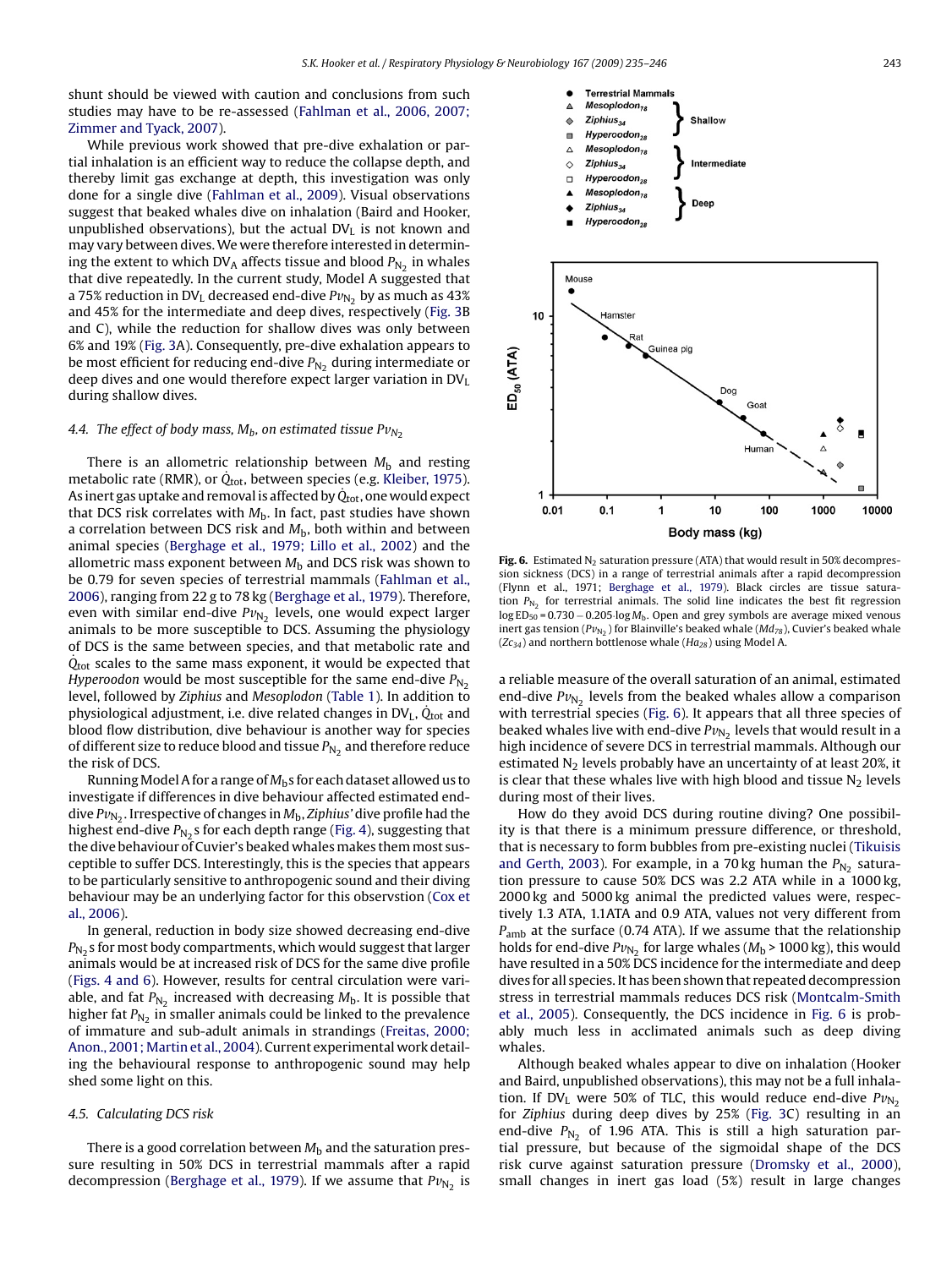in DCS risk (50%, [Fahlman et al., 2001; Fahlman and Kayar,](#page-10-0) [2003\).](#page-10-0)

## *4.6. Ascent rate*

Decompression sickness research on terrestrial mammals shows a distinct relationship between ascent rate and DCS risk [\(Flynn](#page-10-0) [and Lambertsen, 1971; Fahlman and Kayar, 2003\).](#page-10-0) In the mouse, the decompression rate from 13.8 ATA to 1 ATA resulting in a 50% DCS was  $\sim$ 0.58 ATA s<sup>-1</sup>, or 5.8 m s<sup>-1</sup> (see Fig. 9 in [Flynn and](#page-10-0) [Lambertsen, 1971\).](#page-10-0) As the decompression rate was reduced to 0.13 ATA s<sup>-1</sup> (1.3 m s<sup>-1</sup>), an ascent rate similar to those reported in these three species of beaked whales [\(Hooker and Baird, 1999;](#page-10-0) [Baird et al., 2006, 2008\),](#page-10-0) the incidence decreased to ∼28% [\(Flynn](#page-10-0) [and Lambertsen, 1971\).](#page-10-0)

Modelling efforts on diving mammals, on the other hand, have reported divergent results when investigating the effect that changes in ascent rate has on tissue and blood  $P_{N_2}$  ([Houser et](#page-10-0) [al., 2001; Fahlman et al., 2006, 2007; Zimmer and Tyack, 2007\).](#page-10-0) [Fahlman et al. \(2006\)](#page-10-0) suggested that a reduction in the ascent coupled with an increase in  $\dot{Q}_{\text{tot}}$  close to the surface could reduce  $Pv_{N_2}$ by as much as 45%. [Zimmer and Tyack \(2007\), o](#page-11-0)n the other hand, reported that an increase in the ascent rate after a deep dive from 1 m s<sup>-1</sup> to 20 m s<sup>-1</sup> actually decreased end-dive tissue  $P_{N_2}$ .

For the data in [Fig. 5](#page-6-0) the ascent was increased at a depth of 15 m (2.5 ATA) and the animal rapidly (within a few seconds) decompressed to the surface (1 ATA). The spike in supersaturation that results from a more rapid ascent rate may overcome the threshold necessary to initiate bubble formation and growth while a more gradual ascent keeps tissue  $P_{N_2}$  at a moderate level above  $P_{amb}$ , reducing the risk of bubble formation ([Fig. 5\).](#page-6-0) Thus, the effect of changes in ascent rate will differ depending on the blood and tissue  $P_{N_2}$  and the ambient pressure (depth). When tissue  $P_{N_2} < P_{amb}$ , the ascent rate should be high to prevent further uptake of  $N_2$ . When tissue  $P_{N_2} > P_{amb}$  the risk increases for bubbles to form and grow ([Tikuisis and Gerth, 2003\).](#page-11-0) At this time, a reduction in the ascent rate helps to safely remove  $N_2$  from the tissues. Consequently, the effect of changes in ascent or descent rate is complicated and depends on several variables. An increase in ascent rate could either increase or decrease end-dive  $Pv_{N_2}$  depending on the previous dive history. While some diving species reduce their ascent rate as they approach the surface, possibly to reduce end-dive  $Pv_{N_2}$  levels (e.g. penguins and elephant seals, [Fahlman et al., 2006\),](#page-10-0) beaked whales have the lowest ascent rates in midwater between 300 and 600 m ([Tyack et al., 2006\).](#page-11-0) This suggests that beaked whales either do not experience tissue and blood  $P_{N_2}$  levels that put them at risk of DCS or that they have other strategies to deal with an excessive  $N_2$  load. In Cuvier's and Blainville's beaked whales, [Tyack et al. \(2006\)](#page-11-0) noticed that deep foraging dives were commonly followed by a series of shallower dives. This dive behaviour has been suggested as an alternate strategy to deal with elevated  $N<sub>2</sub>$  levels and help reduce DCS risk [\(Fahlman et al., 2007\).](#page-10-0) Thus, diving mammals and birds may use different strategies to deal with excessive levels of  $N_2$  and the choice may depend on the need to also exchange  $O_2$  and  $CO_2$  [\(Fahlman et](#page-10-0) [al., 2009\).](#page-10-0)

The natural dive profiles of marine mammals are less severe than those used in DCS research using terrestrial animals as models. Nevertheless, our results suggest that beaked whales probably live with  $N<sub>2</sub>$  levels that would elicit DCS in non-diving mammals. That diving marine mammals at least experience  $N_2$  levels that would result in bubble formation during an immediate ascent has been empirically shown in bycaught animals where bubbles were observed while stranded animals showed little evidence of bubbles ([Moore et al., 2009\).](#page-11-0) If the natural diving behaviour of these whales is significantly altered this could well result in DCS symptoms.

### *4.7. Diel variation in dive behaviour and estimated tissue and blood*  $P_{N_2}$

Changes in diving behaviour between day and night are relatively common and often associated with diel changes in prey distribution. Although not thought to be related to changes in prey distribution, [Baird et al. \(2008\)](#page-10-0) reported that Blainville's and Cuvier's beaked whales spend proportionally more time at in shallow depths (<100 m) at night. If such behavioural changes affect  $P_{N_2}$ levels and DCS risk, this could present a simple mitigation avenue if disturbing whales is less likely to have dangerous consequences at night vs. in the day, for example.

In this study, the data showed a clear diel divergence in dive depth and duration for all species, and these were also apparent in the estimated tissue and blood  $P_{N_2}$  [\(Table 4\).](#page-7-0) Notable was the change in dive mode for *Ziphius*, in which deep dives (>200 m) were more common during the day while shallow dives (<50 m) were more common at night [\(Table 4\)](#page-7-0). Unlike *Mesoplodon* and *Hyperoodon*, *Ziphius* showed few diel changes in maximum and mean dive depth and duration within each dive category, yet their behaviour resulted in higher blood and tissue  $P_{N_2}$  levels during the day [\(Table 4\).](#page-7-0)

The much higher estimated blood and tissue  $P_{N_2}$  in *Ziphius* compared with either *Mesoplodon* or *Hyperoodon* ([Figs. 3, 4 and 6](#page-5-0)), indicate that mean dive depth and duration is a poor index for estimating DCS risk and that more subtle behavioural differences exist that differentiate diving physiology in these species. In other words, looking at the dive characteristics alone (depth and dive duration) is less useful than to investigate the dive trace as a whole. Although longer dives or shorter surface intervals will result in elevated levels of N<sub>2</sub>, it appears that fat  $P_{N_2}$  in beaked whales reaches a more or less steady value during natural dives ([Fig. 1\).](#page-3-0) Thus, each dive and surface interval will only have an effect against a background "reservoir"  $P_{N_2}$  level. Therefore, for modelling efforts to be useful at unravelling the physiological constraints, real dive profiles encompassing diel changes as well as seasonal alterations in dive behaviour need to be considered.

It has been proposed that short and shallow dives following a series of deep dives may serve to reduce tissue and blood supersaturation ( $P_{amb} - P_{N_2}$ ) and thereby DCS risk ([Fahlman et al., 2006, 2007,](#page-10-0) [2009\).](#page-10-0) To reduce DCS risk, the shallow decompression dives need to be deep enough to reduce supersaturation but shallow enough to allow removal of  $N_2$  ([Fahlman et al., 2007\).](#page-10-0) Such dive behaviour was observed in both *Mesoplodon* ([Fig. 1A](#page-3-0) e.g. short shallow dives following the deep and long dive ending at 19:43) and *Ziphius* ([Fig. 1B\)](#page-3-0), but less so in *Hyperoodon* ([Fig. 1C\)](#page-3-0). This agrees with the dive data reported by [Tyack et al. \(2006\)](#page-11-0) where it was reported that both *Mesoplodon* and *Ziphius* perform very shallow dives (<20 m) in the period between deep dives. This dive behaviour could be an important feature to reduce supersaturation and bubble formation in *Mesoplodon* and *Ziphius*. If sonar activity interrupts this behaviour this could result in a higher risk of DCS.

### *4.8. Additional adaptations to reduce DCS risk?*

The interplay between diving lung volume, gas exchange within different body compartments, the extent of bradycardia, and alterations in dive depth, dive duration and dive history suggest that, despite some leeway, beaked whales generally live with elevated blood and tissue  $N_2$  levels, and therefore a high risk of DCS. Yet it is only under unusual circumstances that DCS symptoms are observed, suggesting the possibility that they may have additional specialized adaptations to reduce DCS risk during their normal diving routine. Research has shown a potential link between bubbles and nitric oxide levels in terrestrial mammals ([Wisloff et al., 2004;](#page-11-0) [Mollerlokken et al., 2006\).](#page-11-0) It has been suggested that nitric oxide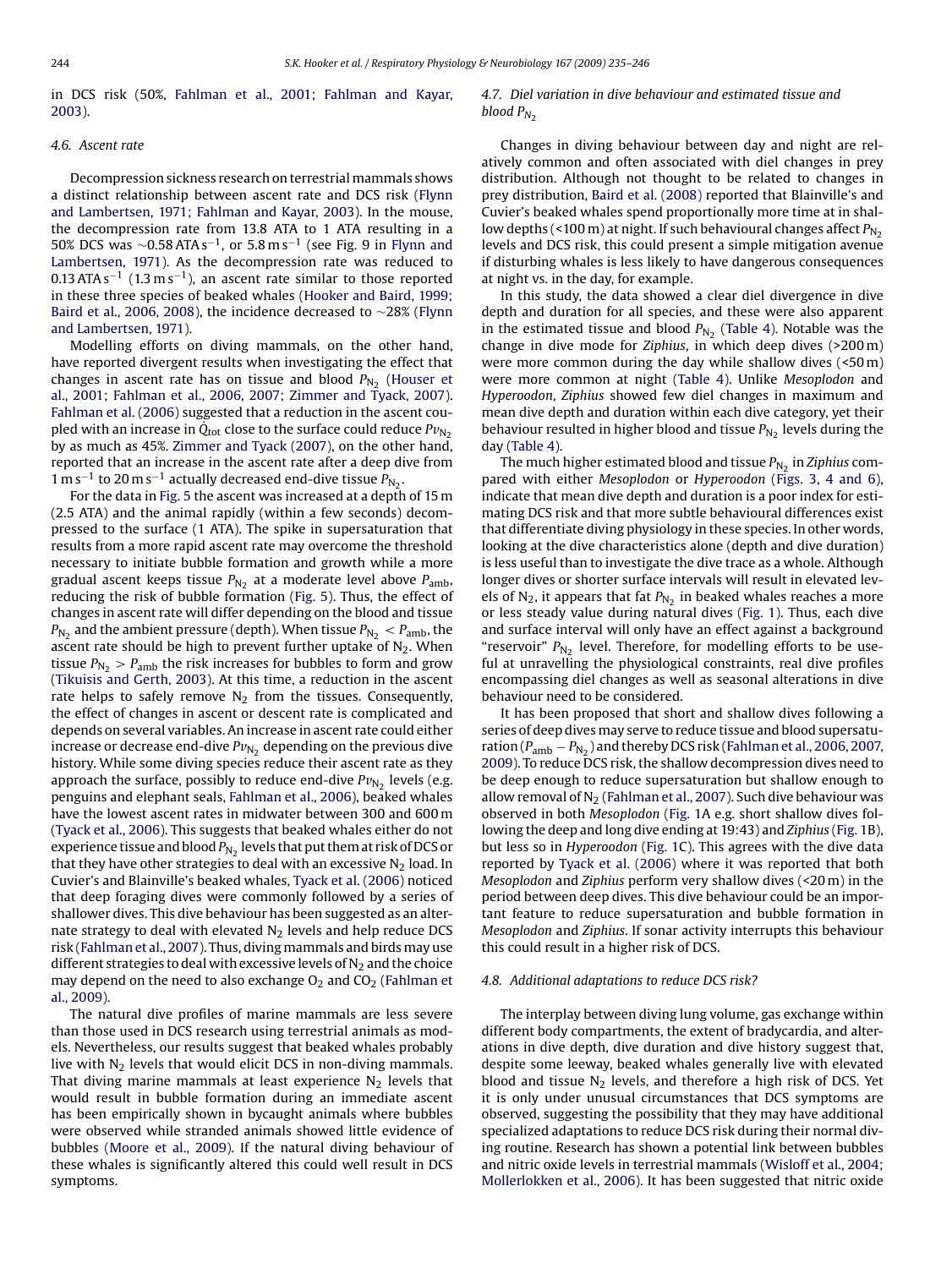<span id="page-10-0"></span>alters the endothelial interface and reduces bubble nuclei, thereby preventing formation of bubbles. It is possible that diving marine mammals and birds have a vascular anatomy that prevents bubble nuclei forming or that they have elevated levels of nitric oxide during diving that reduces the likelihood of bubble formation. A better understanding of the physiology of these animals will be important to determine the reasons for the apparent relationship between anthropogenic noise and mass strandings (Cox et al., 2006). Such knowledge may also result in important information to prevent DCS in human divers.

#### *4.9. Summary*

While management of  $O<sub>2</sub>$  has been the central tenet in understanding what limits the duration of a dive, our current modelling effort suggests that deep diving whales permanently live with blood and tissue  $P_{N_2}$  levels that elicit a high incidence rate of DCS in terrestrial animals. Thus, it is possible that diving mammals may have to end foraging at times when the  $N_2$  levels become too high. The dive behaviour of *Ziphius* was different from both *Mesoplodon* and *Hyperoodon*, and resulted in higher predicted tissue and blood N<sub>2</sub> levels. While the prevalence of Cuvier's beaked whales stranding after naval sonar exercises could be explained by a higher abundance of this species in the affected areas, our results suggest that species differences in behaviour and/or physiology may also play a role.

#### **Acknowledgements**

Support for this work was made by a grant to AF from the Office of Naval Research (ONR Award No. N00014-07-1-1098). SKH was supported by a Royal Society Dorothy Hodgkin research fellowship. Field data on northern bottlenose whales was facilitated by research and equipment grants from the Natural Sciences and Engineering Research Council of Canada (NSERC) and WWF-Canada to Hal Whitehead. Field studies of Cuvier's and Blainville's beaked whales were supported by the Southwest Fisheries Science Center of NOAA Fisheries, the U.S. Navy (N45), and the Wild Whale Research Foundation, and we thank Daniel Webster, Greg Schorr, Dan McSweeney and Jay Barlow. We thank the anonymous referees that helped improve this manuscript.

#### **Appendix A.**

A typographical error was discovered in Eq. 5 in Fahlman et al. (2009). The equation used in this and the previous study (Fahlman et al., 1990) to estimate s $\dot{Q}_{\text{tot}}$  was

$$
\dot{SQ}_{tot} = \dot{SQ}_{totHS} \cdot \left(\frac{M_b^{-0.25}}{34^{-0.25}}\right)
$$

where s $\dot{Q}_{\text{tot}HS}$  is s $\dot{Q}_{\text{tot}}$  from the harbour seal (8.0 ml kg<sup>-1</sup> s<sup>-1</sup>, [Ponganis et al., 1990\),](#page-11-0) 34 the assumed  $M<sub>b</sub>$  of the harbour seal and M<sub>b</sub> the mass of the species of beaked whale.

#### **References**

- Andrews, R.D., Jones, D.R., Williams, J.D., Thorson, P.H., Oliver, G.W., Costa, D.P., Le Boeuf, B.J., 1997. Heart rates of northern elephant seals diving at sea and resting on the beach. J. Exp. Biol. 200, 2083–2095.
- Anon., 2001. Joint interim report on the Bahamas marine mammal stranding event of 15–16 March 2000 (December 2001). NOAA unpublished report, 59 pp. Available at [http://www.nmfs.noaa.gov/pr/pdfs/acoustics/bahamas](http://www.nmfs.noaa.gov/pr/pdfs/acoustics/bahamas_stranding.pdf) stranding.pdf.
- Baird, R.W., Webster, D.L., McSweeney, D.J., Ligon, A.D., Schorr, G.S., Barlow, J., 2006. Diving behaviour of Cuvier's (*Ziphius cavirostris*) and Blainville's (*Mesoplodon densirostris*) beaked whales in Hawai'i. Can. J. Zool. 84, 1120–1128.
- Baird, R.W., Webster, D.L., Schorr, G.S., McSweeney, D.J., Barlow, J., 2008. Diel variation in beaked whale diving behavior. Mar. Mam. Sci. 24, 630–642.
- Berghage, T.E., David, T.D., Dyson, C.V., 1979. Species differences in decompression. Undersea Biomed. Res. 6, 1–13.
- Bloch, D., Desportes, G., Zachariassen, M., Christensen, I., 1996. The northern bottlenose whale in the Faroe Islands. J. Zool. 239, 1584–1993.
- Bostrom, B.L., Fahlman, A., Jones, D.R., 2008. Tracheal compression delays alveolar collapse during deep diving in marine mammals. Respir. Physiol. Neurobiol. 161, 298–305.
- Butler, P.J., Jones, D.R., 1982. The comparative physiology of diving in vertebrates. Adv. Comp. Physiol. Biochem. 8, 179–364.
- Cox, T.M., Ragen, T.J., Read, A.J., Vos, E., Baird, R.W., Balcomb, K., Barlow, J., Caldwell, J., Cranford, T., Crum, L., D'Amico, A., D'Spain, G., Fernández, A., Finneran, J., Gentry, R., Gerth, W., Gulland, F., Hildebrand, J., Houser, D., Hullar, T., Jepson, P., Ketten, D., MacLeod, C., Miller, P., Moore, S., Mountain, D., Palka, D., Ponganis, P., Rommel, S., Rowles, T., Taylor, B., Tyack, P., Wartzok, D., Gisiner, R., Mead, J., Benner, L., 2006. Understanding the impacts of anthropogenic sound on beaked whales. J. Cet. Res. Manage. 7, 177–187.
- Davis, R.W., Kanatous, S.B., 1999. Convective oxygen transport and tissue oxygen consumption in Weddell seals during aerobic dives. J. Exp. Biol. 202, 1091–1113.
- Dromsky, D.M., Toner, C.B., Survanshi, S., Fahlman, A., Parker, E.,Weathersby, P., 2000. Natural history of severe decompression sickness after rapid ascent from air saturation in a porcine model. J. Appl. Physiol. 89, 791–798.
- Fahlman, A., Hooker, S.K., Olszowka, A., Bostrom, B.L., Jones, D.R., 2009. Estimating the effect of lung collapse and pulmonary shunt on gas exchange during breathhold diving: the Scholander and Kooyman legacy. Respir. Physiol. Neurobiol. 165, 28–39.
- Fahlman, A., Kayar, S.R., 2003. Probabilistic modelling for estimating gas kinetics and decompression sickness risk in pigs during H2 biochemical decompression. Bull. Math. Biol. 65, 747–766.
- Fahlman, A., Olszowka, A., Bostrom, B., Jones, D.R., 2006. Deep diving mammals: dive behavior and circulatory adjustments contribute to bends avoidance. Respir. Physiol. Neurobiol. 153, 66–77.
- Fahlman, A., Schmidt, A., Jones, D.R., Bostrom, B.L., Handrich, Y., 2007. To what extent does N*<sup>2</sup>* limit dive performance in king penguins? J. Exp. Biol. 210, 3344–3355.
- Fahlman, A., Tikuisis, P., Himm, J.F., Weathersby, P.K., Kayar, S.R., 2001. On the likelihood of decompression sickness during H<sub>2</sub> biochemical decompression in pigs. J. Appl. Physiol. 91, 2720–2729.
- Falke, K.J., Hill, R.D., Qvist, J., Schneider, R.C., Guppy, M., Liggins, G.C., Hochachka, P.W., Elliot, R.E., Zapol, W.M., 1985. Seal lung collapse during free diving: evidence from arterial nitrogen tensions. Science 229, 556–557.
- Flynn, E.T.J., Lambertsen, C.J., 1971. Calibration of inert gas exchange in the mouse. In: Lambertsen, C.J. (Ed.), Underwater Physiology. Academic Press, New York, pp. 179–191.
- Freitas, L., 2000. The stranding of three Cuvier's beaked whales Ziphius caviostris in Madeira archipelago. In: Evans, P.G.H., Miller, L.A. (Eds.), Proceedings of the Workshop on Active Sonar and Cetaceans. ECS Newsletter, vol. 42 (Special Issue), pp. 28–32.
- Froget, G., Butler, P.J., Woakes, A.J., Fahlman, A., Kuntz, G., Le Maho, Y., Handrich, Y., 2004. Heart rate and energetics of free-ranging king penguins (*Aptenodytes patagonicus*). J. Exp. Biol. 207, 3917–3926.
- Heyning, J.E., 1989. Cuvier's beaked whale *Ziphius cavirostris* G. Cuvier, 1823. In: Ridgway, S.H., Harrison, R. (Eds.), Handbook of Marine Mammals, vol. 4. Academic Press, London, pp. 289–308.
- Hooker, S.K., Baird, R.W., 1999. Deep-diving behaviour of the northern bottlenose whale, *Hyperoodon ampullatus* (Cetacea: *Ziphiidae*). Proc. Royal. Soc. Lond. B 266, 671–676.
- Houser, D.S., Howard, R., Ridgway, S., 2001. Can diving-induced tissue nitrogen supersaturation increase the chance of acoustically driven bubble growth in marine mammals? J. Theor. Biol. 213, 183–195.
- Jepson, P.D., Arbelo, M., Deaville, R., Patterson, I.A.P., Castro, P., Baker, J.R., Degollada, E., Ross, H.M., Herraez, P., Pocknell, A.M., Rodriguez, F., Howie, F.E., Espinosa, A., Reid, R.J., Jaber, J.R., Martin, V., Cunningham, A.A., Fernandez, A., 2003. Gasbubble lesions in stranded cetaceans. Nature 425, 575–576.
- Kayar, S.R., Parker, E.C., Harabin, A.L., 1997. Metabolism and thermoregulation in guinea pigs in hyperbaric hydrogen: effects of pressure. J. Therm. Biol. 22, 31–41.
- Kleiber, M., 1975. The Fire of Life: An Introduction to Animal Energetics. R.E. Krieger Pub. Co., Huntington, N.Y.
- Kooyman, G.L., Schroeder, J.P., Denison, D.M., Hammond, D.D., Wright, J.J., Bergman, W.P., 1972. Blood nitrogen tensions of seals during simulated deep dives. Am. J. Physiol. 223, 1016–1020.
- Kooyman, G.L., Sinnett, E.E., 1982. Pulmonary shunts in harbor seals and sea lions during simulated dives to depth. Physiol. Zool. 55, 105–111.
- Lillo, R.S., Himm, J.F., Weathersby, P.K., Temple, D.J., Gault, K.A., Dromsky, D.M., 2002. Using animal data to improve prediction of human decompression risk following air-saturation dives. J. Appl. Physiol. 93, 216–226.
- Martin, V., Servidio, A., García, S., 2004. Mass strandings of beaked whales in the Canary Islands. In: Evans, P.G.H., Miller, L.A. (Eds.), Proceedings of the workshop on active sonar and cetaceans. ECS Newsletter, No. 42 (Special Issue), pp. 33–36.
- Mead, J.G., 1989. Beaked whales of the genus Mesoplodon. In: Ridgway, S.H., Harrison, R. (Eds.), Handbook of marine mammals, vol. 4. Academic Press, London, pp. 349–430.
- Minamikawa, S., Iwasaki, T., Kishiro, T., 2007. Diving behaviour of a Baird's beaked whale, *Berardius bairdii*, in the slope water region of the western North Pacific: first dive records using a data logger. Fish. Oceanogr. 16, 573–577.
- Mollerlokken, A., Berge, V.J., Jorgensen, A., Wisloff, U., Brubakk, A.O., 2006. Effect of a short acting NO donor on bubble formation from a saturation dive in pigs. J. Appl. Physiol. 101, 1541–1545.